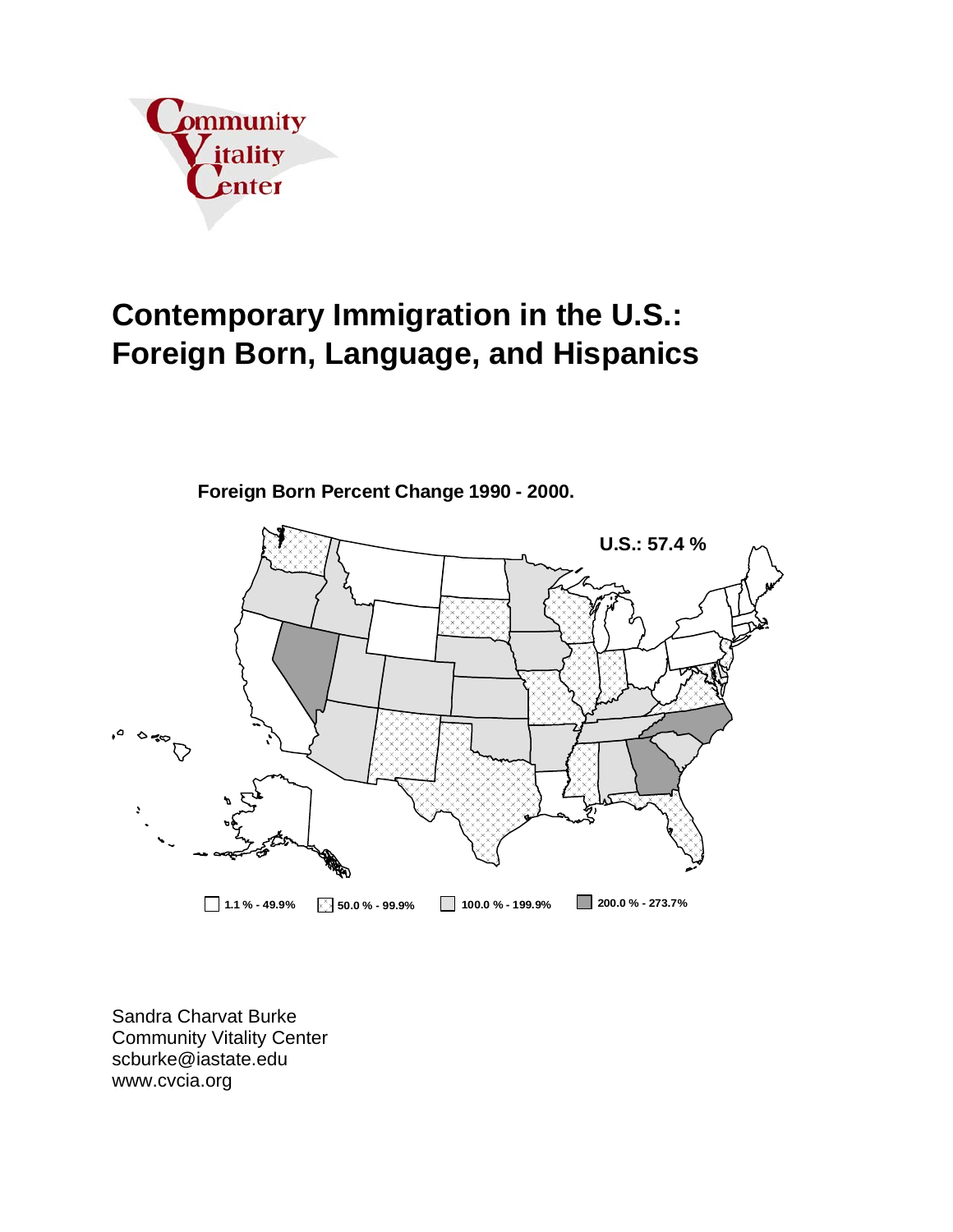#### Contents:

Contents and Introduction. p. 2 Number and Change in the Foreign Born Population, 1890 – 2000. p. 3-7 Speaking a Language Other Than English at Home, 1990 – 2000. p. 8-9 Hispanic or Latino Trends, 1990 – 2000. p. 10-11 Immigrants Admitted to the U.S. by State of Intended Destination, 1988 – 2000. p. 12-13 Demographic Profiles 1 and 2 for the U.S. from Census 2000. p. 14-15 Community Vitality Center Information. p. 16

### Introduction:

 The 2000 Census provided a snapshot of new immigrants to the U.S. Key items of information include the number and percent of persons foreign born and the language spoken at home. Hispanics or Latinos comprise the largest sub-group of those born in another country. This report focuses on these three important demographic variables and provides a comparison between 1990 and 2000. Community leaders, activists, workers, and citizens will find that the maps and tables in this report provide basic, timely, and accurate information about these demographic trends. Most of the information in the maps and tables is from the decennial U.S. Census which is conducted every 10 years. Recent data from the 2000 Census is provided along with information from earlier Censuses to provide an historical perspective.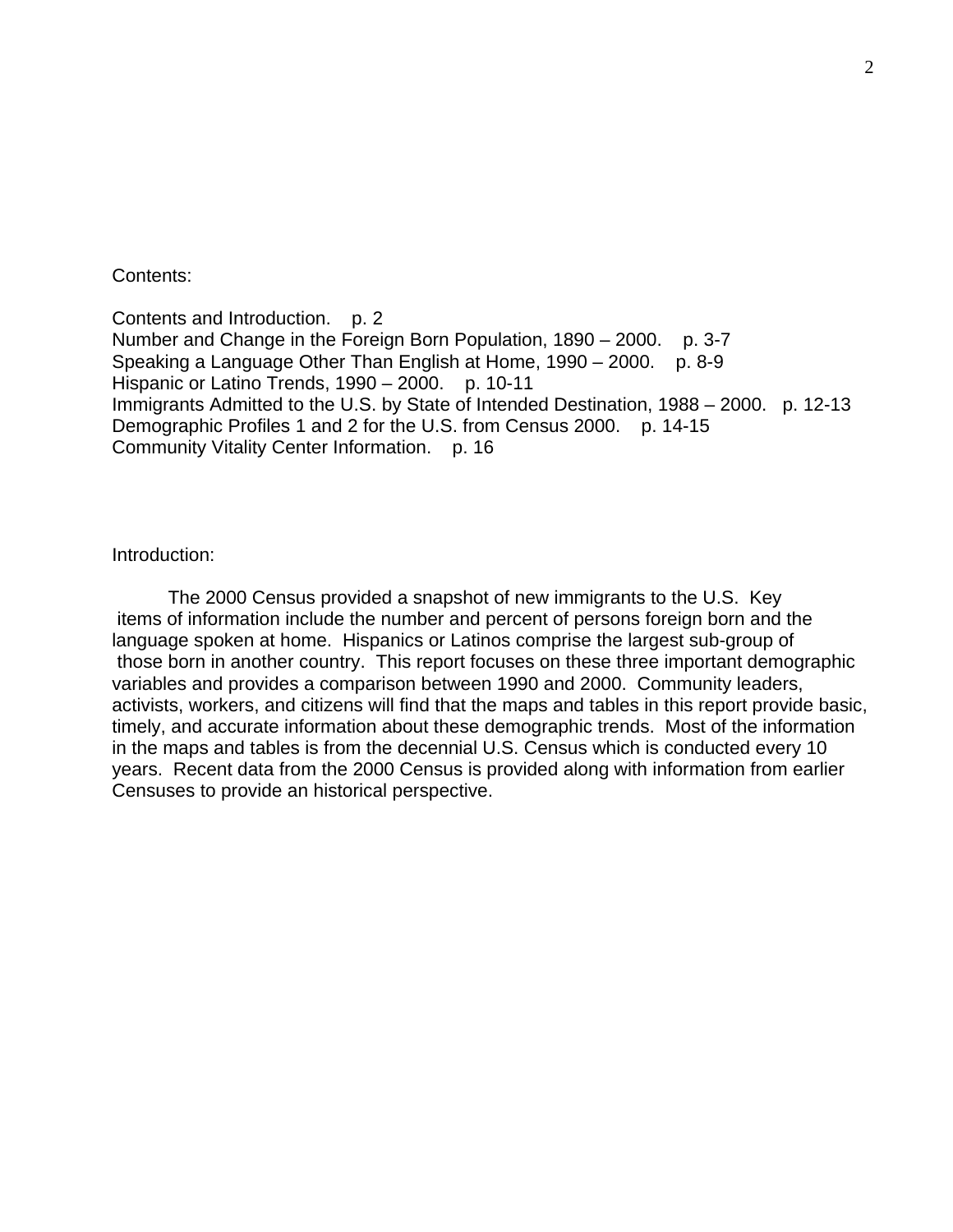

**Foreign Born Percent Change 1990 - 2000.**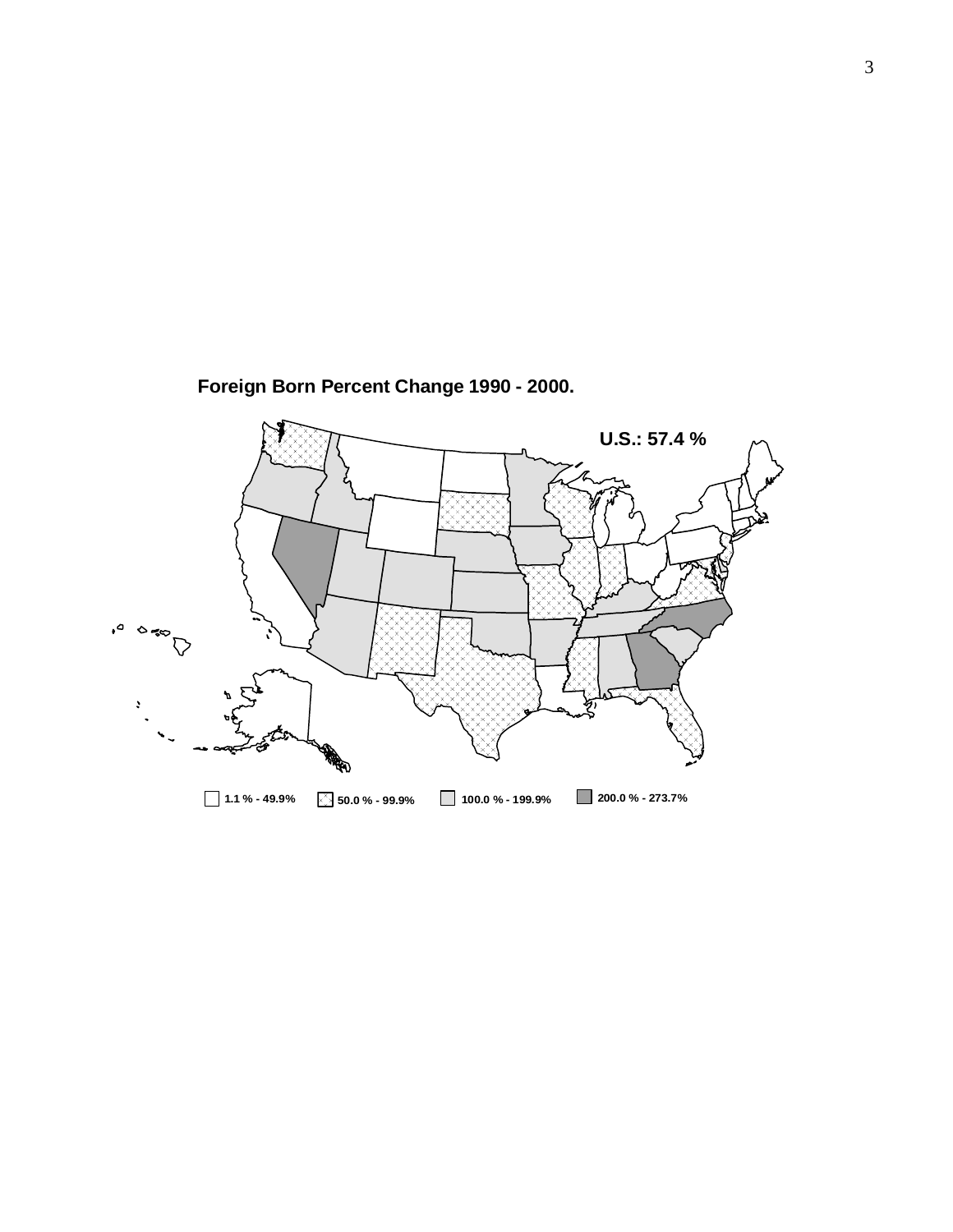

#### **Percent of the Population Foreign Born, United States, 1850 - 2000**

**Number of Foreign Born, United States, 1850 - 2000**

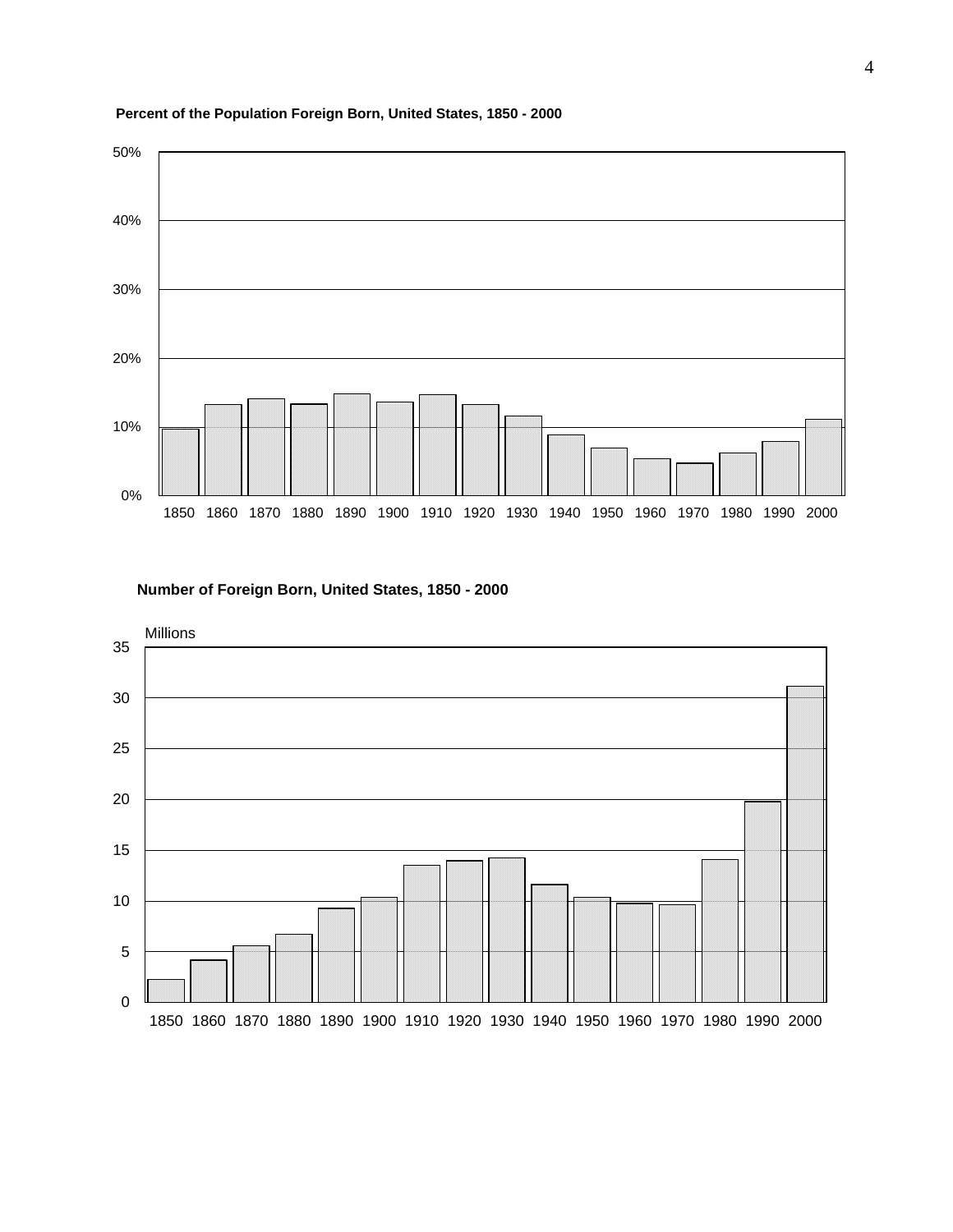#### Population by Foreign Birth, United States, 1990 – 2000.

|                      |            |          | 2000    |            |          | 1990    |             |         |
|----------------------|------------|----------|---------|------------|----------|---------|-------------|---------|
|                      | 2000       | 2000     | Percent | 1990       | 1990     | Percent | Change      |         |
|                      | Total      | Foreign  | Foreign | Total      | Foreign  | Foreign | 1990 - 2000 |         |
|                      | Population | Born     | Born    | Population | Born     | Born    | Number      | Percent |
| <b>United States</b> | 281421906  | 31107889 | 11.1    | 248709873  | 19767316 | 7.9     | 11340573    | 57.4    |
| Alabama              | 4447100    | 87772    | 2.0     | 4040587    | 43533    | 1.1     | 44239       | 101.6   |
| Alaska               | 626932     | 37170    | 5.9     | 550043     | 24814    | 4.5     | 12356       | 49.8    |
| Arizona              | 5130632    | 656183   | 12.8    | 3665228    | 278205   | 7.6     | 377978      | 135.9   |
| Arkansas             | 2673400    | 73690    | 2.8     | 2350725    | 24867    | 1.1     | 48823       | 196.3   |
| California           | 33871648   | 8864255  | 26.2    | 29760021   | 6458825  | 21.7    | 2405430     | 37.2    |
| Colorado             | 4301261    | 369903   | 8.6     | 3294394    | 142434   | 4.3     | 227469      | 159.7   |
| Connecticut          | 3405565    | 369967   | 10.9    | 3287116    | 279383   | 8.5     | 90584       | 32.4    |
| Delaware             | 783600     | 44898    | 5.7     | 666168     | 22275    | 3.3     | 22623       | 101.6   |
| District of Columbia | 572059     | 73561    | 12.9    | 606900     | 58887    | 9.7     | 14674       | 24.9    |
| Florida              | 15982378   | 2670828  | 16.7    | 12937926   | 1662601  | 12.9    | 1008227     | 60.6    |
| Georgia              | 8186453    | 577273   | 7.1     | 6478216    | 173126   | 2.7     | 404147      | 233.4   |
| Hawaii               | 1211537    | 212229   | 17.5    | 1108229    | 162704   | 14.7    | 49525       | 30.4    |
| Idaho                | 1293953    | 64080    | 5.0     | 1006749    | 28905    | 2.9     | 35175       | 121.7   |
| Illinois             | 12419293   | 1529058  | 12.3    | 11430602   | 952272   | 8.3     | 576786      | 60.6    |
| Indiana              | 6080485    | 186534   | 3.1     | 5544159    | 94263    | 1.7     | 92271       | 97.9    |
| lowa                 | 2926324    | 91085    | 3.1     | 2776755    | 43316    | 1.6     | 47769       | 110.3   |
| Kansas               | 2688418    | 134735   | 5.0     | 2477574    | 62840    | 2.5     | 71895       | 114.4   |
|                      |            |          | 2.0     |            |          |         |             |         |
| Kentucky             | 4041769    | 80271    |         | 3685296    | 34119    | 0.9     | 46152       | 135.3   |
| Louisiana            | 4468976    | 115885   | 2.6     | 4219973    | 87407    | 2.1     | 28478       | 32.6    |
| Maine                | 1274923    | 36691    | 2.9     | 1227928    | 36296    | 3.0     | 395         | 1.1     |
| Maryland             | 5296486    | 518315   | 9.8     | 4781468    | 313494   | 6.6     | 204821      | 65.3    |
| Massachusetts        | 6349097    | 772983   | 12.2    | 6016425    | 573733   | 9.5     | 199250      | 34.7    |
| Michigan             | 9938444    | 523589   | 5.3     | 9295297    | 355393   | 3.8     | 168196      | 47.3    |
| Minnesota            | 4919479    | 260463   | 5.3     | 4375099    | 113039   | 2.6     | 147424      | 130.4   |
| Mississippi          | 2844658    | 39908    | 1.4     | 2573216    | 20383    | 0.8     | 19525       | 95.8    |
| Missouri             | 5595211    | 151196   | 2.7     | 5117073    | 83633    | 1.6     | 67563       | 80.8    |
| Montana              | 902195     | 16396    | 1.8     | 799065     | 13779    | 1.7     | 2617        | 19.0    |
| Nebraska             | 1711263    | 74638    | 4.4     | 1578385    | 28198    | 1.8     | 46440       | 164.7   |
| Nevada               | 1998257    | 316593   | 15.8    | 1201833    | 104828   | 8.7     | 211765      | 202.0   |
| New Hampshire        | 1235786    | 54154    | 4.4     | 1109252    | 41193    | 3.7     | 12961       | 31.5    |
| New Jersey           | 8414350    | 1476327  | 17.5    | 7730188    | 966610   | 12.5    | 509717      | 52.7    |
| New Mexico           | 1819046    | 149606   | 8.2     | 1515069    | 80514    | 5.3     | 69092       | 85.8    |
| New York             | 18976457   | 3868133  | 20.4    | 17990455   | 2851861  | 15.9    | 1016272     | 35.6    |
| North Carolina       | 8049313    | 430000   | 5.3     | 6628637    | 115077   | 1.7     | 314923      | 273.7   |
| North Dakota         | 642200     | 12114    | 1.9     | 638800     | 9388     | 1.5     | 2726        | 29.0    |
| Ohio                 | 11353140   | 339279   | 3.0     | 10847115   | 259673   | 2.4     | 79606       | 30.7    |
| Oklahoma             | 3450654    | 131747   | 3.8     | 3145585    | 65489    | 2.1     | 66258       | 101.2   |
| Oregon               | 3421399    | 289702   | 8.5     | 2842321    | 139307   | 4.9     | 150395      | 108.0   |
| Pennsylvania         | 12281054   | 508291   | 4.1     | 11881643   | 369316   | 3.1     | 138975      | 37.6    |
| Rhode Island         | 1048319    | 119277   | 11.4    | 1003464    | 95088    | 9.5     | 24189       | 25.4    |
| South Carolina       | 4012012    | 115978   | 2.9     | 3486703    | 49964    | 1.4     | 66014       | 132.1   |
| South Dakota         | 754844     | 13495    | 1.8     | 696004     | 7731     | 1.1     | 5764        | 74.6    |
| Tennessee            | 5689283    | 159004   | 2.8     | 4877185    | 59114    | 1.2     | 99890       | 169.0   |
| Texas                | 20851820   | 2899642  | 13.9    | 16986510   | 1524436  | 9.0     | 1375206     | 90.2    |
| Utah                 | 2233169    | 158664   | 7.1     | 1722850    | 58600    | 3.4     | 100064      | 170.8   |
| Vermont              | 608827     | 23245    | 3.8     | 562758     | 17544    | 3.1     | 5701        | 32.5    |
| Virginia             | 7078515    | 570279   | 8.1     | 6187358    | 311809   | 5.0     | 258470      | 82.9    |
| Washington           | 5894121    | 614457   | 10.4    | 4866692    | 322144   | 6.6     | 292313      | 90.7    |
| West Virginia        | 1808344    | 19390    | 1.1     | 1793477    | 15712    | 0.9     | 3678        | 23.4    |
| Wisconsin            | 5363675    | 193751   | 3.6     | 4891769    | 121547   | 2.5     | 72204       | 59.4    |
| Wyoming              | 493782     | 11205    | 2.3     | 453588     | 7647     | 1.7     | 3558        | 46.5    |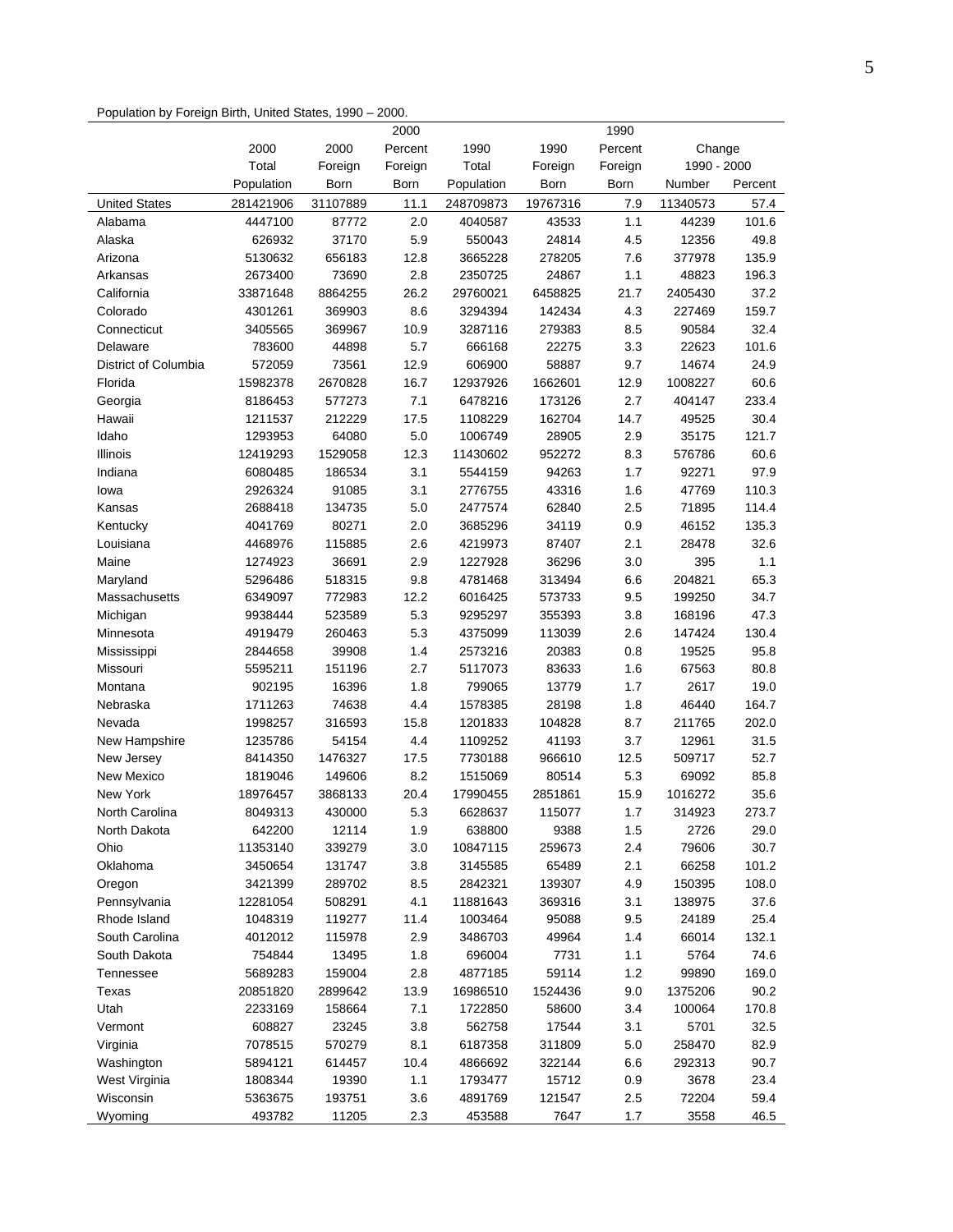Foreign Born Population, United States, Selected Years, 1890 - 2000.

|                      | 2000     | 1990     | 1980     | 1960    | 1930     | 1910     | 1900     | 1890    |
|----------------------|----------|----------|----------|---------|----------|----------|----------|---------|
| <b>United States</b> | 31107889 | 19767316 | 14079906 | 9738143 | 14204149 | 13515886 | 10341276 | 9249547 |
| Alabama              | 87772    | 43533    | 39002    | 14955   | 16061    | 19286    | 14592    | 14777   |
| Alaska               | 37170    | 24814    | 16216    | 8227    |          |          |          |         |
| Arizona              | 656183   | 278205   | 162806   | 70318   | 65756    | 48765    | 24233    | 18795   |
| Arkansas             | 73690    | 24867    | 22371    | 7457    | 10632    | 17046    | 14289    | 14264   |
| California           | 8864255  | 6458825  | 3580033  | 1343698 | 1073964  | 586432   | 367240   | 366309  |
| Colorado             | 369903   | 142434   | 114130   | 59881   | 99875    | 129587   | 91155    | 83990   |
| Connecticut          | 369967   | 279383   | 267806   | 275523  | 384636   | 329574   | 238210   | 183601  |
| Delaware             | 44898    | 22275    | 18829    | 14650   | 17025    | 17492    | 13810    | 13161   |
| District of Columbia | 73561    | 58887    | 40559    | 38971   | 30733    | 24902    | 20119    | 18770   |
| Florida              | 2670828  | 1662601  | 1058732  | 272161  | 69747    | 40633    | 23832    | 22932   |
| Georgia              | 577273   | 173126   | 91480    | 25300   | 14303    | 15477    | 12403    | 12137   |
| Hawaii               | 212229   | 162704   | 137016   | 68900   |          |          |          |         |
| Idaho                | 64080    | 28905    | 23404    | 15542   | 32284    | 42578    | 24604    | 17456   |
| Illinois             | 1529058  | 952272   | 823696   | 686098  | 1242447  | 1205314  | 966747   | 842347  |
| Indiana              | 186534   | 94263    | 101802   | 93202   | 142999   | 159663   | 142121   | 146205  |
| lowa                 | 91085    | 43316    | 47659    | 56278   | 168250   | 273765   | 305920   | 324069  |
| Kansas               | 134735   | 62840    | 47891    | 33268   | 80897    | 135450   | 126685   | 147838  |
| Kentucky             | 80271    | 34119    | 34562    | 16830   | 22007    | 40162    | 50249    | 59356   |
| Louisiana            | 115885   | 87407    | 85502    | 30557   | 37076    | 52766    | 52903    | 49747   |
| Maine                | 36691    | 36296    | 43402    | 60403   | 100728   | 110562   | 93330    | 78961   |
| Maryland             | 518315   | 313494   | 195581   | 94178   | 96330    | 104944   | 93934    | 94296   |
| Massachusetts        | 772983   | 573733   | 500982   | 576452  | 1065620  | 1059245  | 846324   | 657137  |
| Michigan             | 523589   | 355393   | 417152   | 529624  | 852758   | 597550   | 541653   | 543880  |
| Minnesota            | 260463   | 113039   | 107474   | 143878  | 390790   | 543595   | 505318   | 467356  |
| Mississippi          | 39908    | 20383    | 23527    | 8058    | 8045     | 9770     | 7981     | 7952    |
| Missouri             | 151196   | 83633    | 85616    | 77756   | 153085   | 229779   | 216379   | 234869  |
| Montana              | 16396    | 13779    | 18319    | 30646   | 75903    | 94713    | 67067    | 43096   |
| Nebraska             | 74638    | 28198    | 31001    | 40238   | 119199   | 176662   | 177347   | 202542  |
| Nevada               | 316593   | 104828   | 53784    | 13133   | 15095    | 19691    | 10093    | 14706   |
| New Hampshire        | 54154    | 41193    | 40961    | 44772   | 82929    | 96667    | 88107    | 72340   |
| New Jersey           | 1476327  | 966610   | 757822   | 615479  | 850038   | 660788   | 431884   | 328975  |
| New Mexico           | 149606   | 80514    | 52405    | 21408   | 24052    | 23146    | 13625    | 11259   |
| New York             | 3868133  | 2851861  | 2388938  | 2289314 | 3262278  | 2748011  | 1900425  | 1571050 |
| North Carolina       | 430000   | 115077   | 78358    | 21978   | 8969     | 6092     | 4492     | 3702    |
| North Dakota         | 12114    | 9388     | 14818    | 29907   | 105871   | 156654   | 113091   | 81461   |
| Ohio                 | 339279   | 259673   | 302185   | 396614  | 649220   | 598374   | 458734   | 459293  |
| Oklahoma             | 131747   | 65489    | 56294    | 20003   | 30558    | 40442    | 20538    | 2740    |
| Oregon               | 289702   | 139307   | 107805   | 71314   | 110440   | 113136   | 65748    | 57317   |
| Pennsylvania         | 508291   | 369316   | 401016   | 603490  | 1240415  | 1442374  | 985250   | 845720  |
| Rhode Island         | 119277   | 95088    | 84001    | 85974   | 171929   | 179141   | 134519   | 106305  |
| South Carolina       | 115978   | 49964    | 46080    | 11140   | 5358     | 6179     | 5528     | 6270    |
| South Dakota         | 13495    | 7731     | 9599     | 18577   | 66061    | 100790   | 88508    | 91055   |
| Tennessee            | 159004   | 59114    | 48369    | 15843   | 13251    | 18607    | 17746    | 20029   |
| Texas                | 2899642  | 1524436  | 856213   | 298791  | 362287   | 241938   | 179357   | 152956  |
| Utah                 | 158664   | 58600    | 50451    | 32133   | 48015    | 65822    | 53777    | 53064   |
| Vermont              | 23245    | 17544    | 20995    | 23336   | 43101    | 49921    | 44747    | 44088   |
| Virginia             | 570279   | 311809   | 177318   | 48185   | 24367    | 27057    | 19461    | 18374   |
| Washington           | 614457   | 322144   | 239060   | 178658  | 255258   | 256241   | 111364   | 90005   |
| West Virginia        | 19390    | 15712    | 21980    | 23863   | 51865    | 57218    | 22451    | 18883   |
| Wisconsin            | 193751   | 121547   | 125297   | 171519  | 388299   | 512865   | 515971   | 519199  |
| Wyoming              | 11205    | 7647     | 9607     | 9663    | 23343    | 29020    | 17415    | 14913   |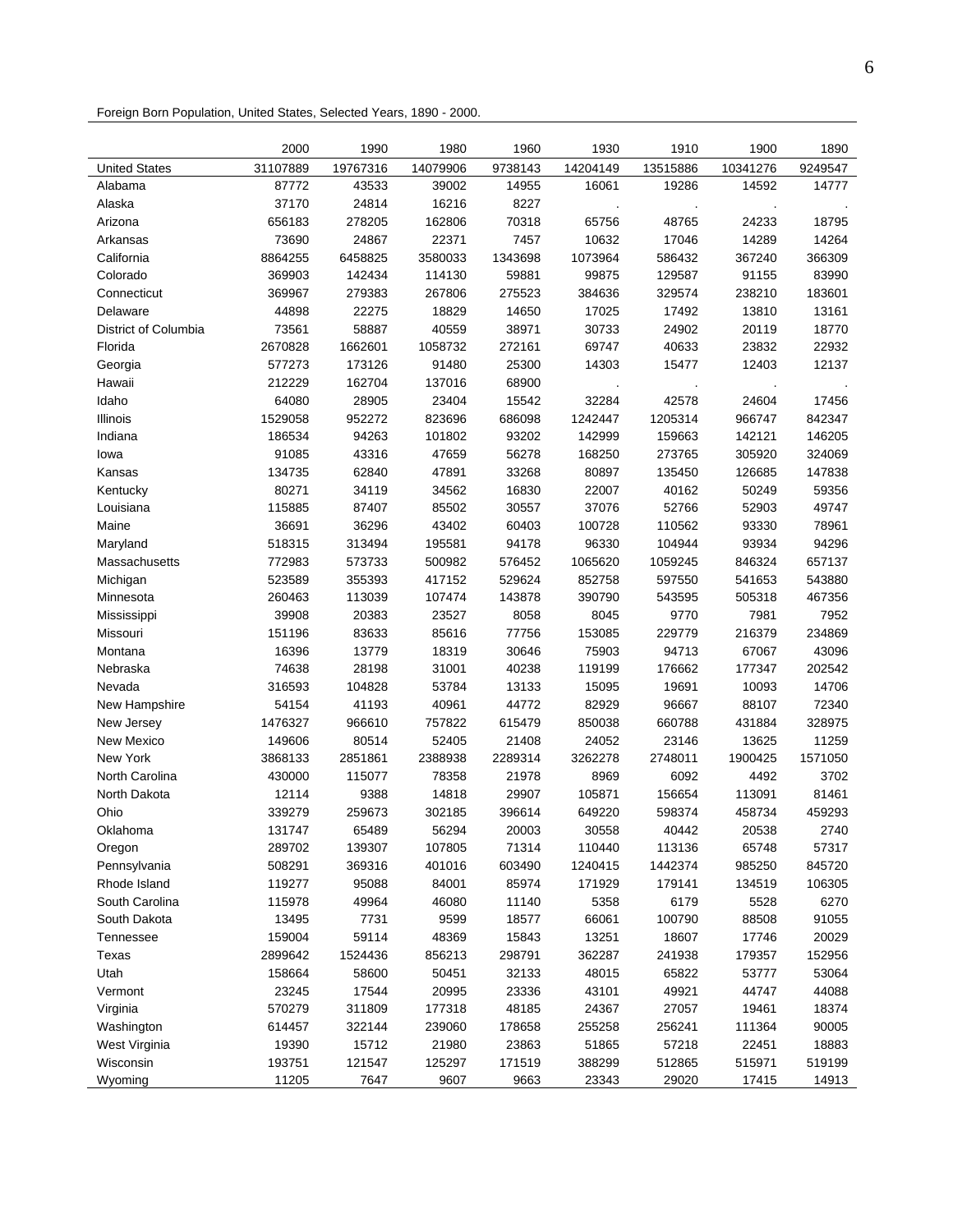Percent of the Population Foreign Born, United States, Selected Years, 1890 - 2000.

|                      | 2000    | 1990    | 1980 | 1960    | 1930    | 1910    | 1900    | 1890    |
|----------------------|---------|---------|------|---------|---------|---------|---------|---------|
| <b>United States</b> | 11.1    | 7.9     | 6.2  | 5.4     | 11.6    | 14.7    | 13.6    | 14.8    |
| Alabama              | 2.0     | 1.1     | 1.0  | 0.5     | 0.6     | 0.9     | 0.8     | 1.0     |
| Alaska               | 5.9     | 4.5     | 4.0  | 3.6     |         |         | $\cdot$ |         |
| Arizona              | 12.8    | 7.6     | 6.0  | 5.4     | 15.1    | 23.9    | 19.7    | 31.5    |
| Arkansas             | 2.8     | 1.1     | 1.0  | 0.4     | 0.6     | 1.1     | 1.1     | 1.3     |
| California           | 26.2    | 21.7    | 15.1 | 8.5     | 18.9    | 24.7    | 24.7    | 30.3    |
| Colorado             | 8.6     | 4.3     | 3.9  | 3.4     | 9.6     | 16.2    | 16.9    | 20.4    |
| Connecticut          | 10.9    | 8.5     | 8.6  | 10.9    | 23.9    | 29.6    | 26.2    | 24.6    |
| Delaware             | 5.7     | 3.3     | 3.2  | 3.3     | 7.1     | 8.6     | 7.5     | 7.8     |
| District of Columbia | 12.9    | 9.7     | 6.4  | 5.1     | 6.3     | 7.5     | 7.2     | 8.1     |
| Florida              | 16.7    | 12.9    | 10.9 | 5.5     | 4.8     | 5.4     | 4.5     | 5.9     |
| Georgia              | 7.1     | 2.7     | 1.7  | 0.6     | 0.5     | 0.6     | 0.6     | 0.7     |
| Hawaii               | 17.5    | 14.7    | 14.2 | 10.9    | $\cdot$ | ÷,      | $\cdot$ |         |
| Idaho                | 5.0     | 2.9     | 2.5  | 2.3     | 7.3     | 13.1    | 15.2    | 20.7    |
| Illinois             | 12.3    | 8.3     | 7.2  | 6.8     | 16.3    | 21.4    | 20.1    | 22.0    |
| Indiana              | 3.1     | 1.7     | 1.9  | 2.0     | 4.4     | 5.9     | 5.6     | 6.7     |
| lowa                 | 3.1     | 1.6     | 1.6  | 2.0     | 6.8     | 12.3    | 13.7    | 17.0    |
| Kansas               | 5.0     | 2.5     | 2.0  | 1.5     | 4.3     | 8.0     | 8.6     | 10.4    |
| Kentucky             | 2.0     | 0.9     | 0.9  | 0.6     | 0.8     | 1.8     | 2.3     | 3.2     |
| Louisiana            | 2.6     | 2.1     | 2.0  | 0.9     | 1.8     | 3.2     | 3.8     | 4.4     |
| Maine                | 2.9     | 3.0     | 3.9  | 6.2     | 12.6    | 14.9    | 13.4    | 11.9    |
| Maryland             | 9.8     | 6.6     | 4.6  | 3.0     | 5.9     | 8.1     | 7.9     | 9.0     |
| Massachusetts        | 12.2    | 9.5     | 8.7  | 11.2    | 25.1    | 31.5    | 30.2    | 29.4    |
| Michigan             | 5.3     | 3.8     | 4.5  | 6.8     | 17.6    | 21.3    | 22.4    | 26.0    |
| Minnesota            | 5.3     | 2.6     | 2.6  | 4.2     | 15.2    | 26.2    | 28.9    | 35.9    |
| Mississippi          | 1.4     | 0.8     | 0.9  | 0.4     | 0.4     | 0.5     | 0.5     | 0.6     |
| Missouri             | 2.7     | 1.6     | 1.7  | 1.8     | 4.2     | 7.0     | 7.0     | 8.8     |
| Montana              | 1.8     | 1.7     | 2.3  | 4.5     | 14.1    | 25.2    | 27.6    | 32.6    |
| Nebraska             | 4.4     | 1.8     | 2.0  | 2.9     | 8.7     | 14.8    | 16.6    | 19.1    |
| Nevada               | 15.8    | 8.7     | 6.7  | 4.6     | 16.6    | 24.1    | 23.8    | 32.1    |
| New Hampshire        | 4.4     | 3.7     | 4.4  | 7.4     | 17.8    | 22.5    | 21.4    | 19.2    |
| New Jersey           | 17.5    | 12.5    | 10.3 | 10.1    | 21.0    | 26.0    | 22.9    | 22.8    |
| <b>New Mexico</b>    | 8.2     | 5.3     | 4.0  | 2.3     | 5.7     | 7.1     | 7.0     | 7.3     |
| New York             | 20.4    | 15.9    | 13.6 | 13.6    | 25.9    | 30.2    | 26.1    | 26.2    |
| North Carolina       | 5.3     | 1.7     | 1.3  | 0.5     | 0.3     | 0.3     | 0.2     | 0.2     |
| North Dakota         | 1.9     | 1.5     | 2.3  | 4.7     | 15.5    | 27.1    | 35.4    | 44.6    |
| Ohio                 | 3.0     | 2.4     | 2.8  | 4.1     | 9.8     | 12.6    | 11.0    | 12.5    |
| Oklahoma             | $3.8\,$ | 2.1     | 1.9  | 0.9     | 1.3     | 2.4     | 2.6     | 4.4     |
| Oregon               | 8.5     | 4.9     | 4.1  | 4.0     | 11.6    | 16.8    | 15.9    | 18.3    |
| Pennsylvania         | 4.1     | 3.1     | 3.4  | 5.3     | 12.9    | 18.8    | 15.6    | 16.1    |
| Rhode Island         | 11.4    | 9.5     | 8.9  | 10.0    | 25.0    | 33.0    | 31.4    | 30.8    |
| South Carolina       | 2.9     | 1.4     | 1.5  | $0.5\,$ | $0.3\,$ | 0.4     | 0.4     | $0.5\,$ |
| South Dakota         | 1.8     | 1.1     | 1.4  | 2.7     | 9.5     | 17.3    | 22.0    | 27.7    |
| Tennessee            | 2.8     | 1.2     | 1.1  | 0.4     | 0.5     | 0.9     | 0.9     | 1.1     |
| Texas                | 13.9    | 9.0     | 6.0  | 3.1     | 6.2     | $6.2\,$ | 5.9     | 6.8     |
| Utah                 | 7.1     | 3.4     | 3.5  | 3.6     | 9.5     | 17.6    | 19.4    | 25.5    |
| Vermont              | 3.8     | 3.1     | 4.1  | $6.0\,$ | 12.0    | 14.0    | 13.0    | 13.3    |
| Virginia             | 8.1     | $5.0\,$ | 3.3  | $1.2$   | $1.0$   | $1.3$   | $1.0$   | 1.1     |
| Washington           | 10.4    | 6.6     | 5.8  | 6.3     | 16.3    | 22.4    | 21.5    | 25.8    |
| West Virginia        | 1.1     | 0.9     | 1.1  | $1.3$   | $3.0\,$ | 4.7     | 2.3     | 2.5     |
| Wisconsin            | 3.6     | 2.5     | 2.7  | 4.3     | 13.2    | 22.0    | 24.9    | 30.8    |
| Wyoming              | 2.3     | 1.7     | 2.0  | 2.9     | 10.3    | 19.9    | 18.8    | 24.6    |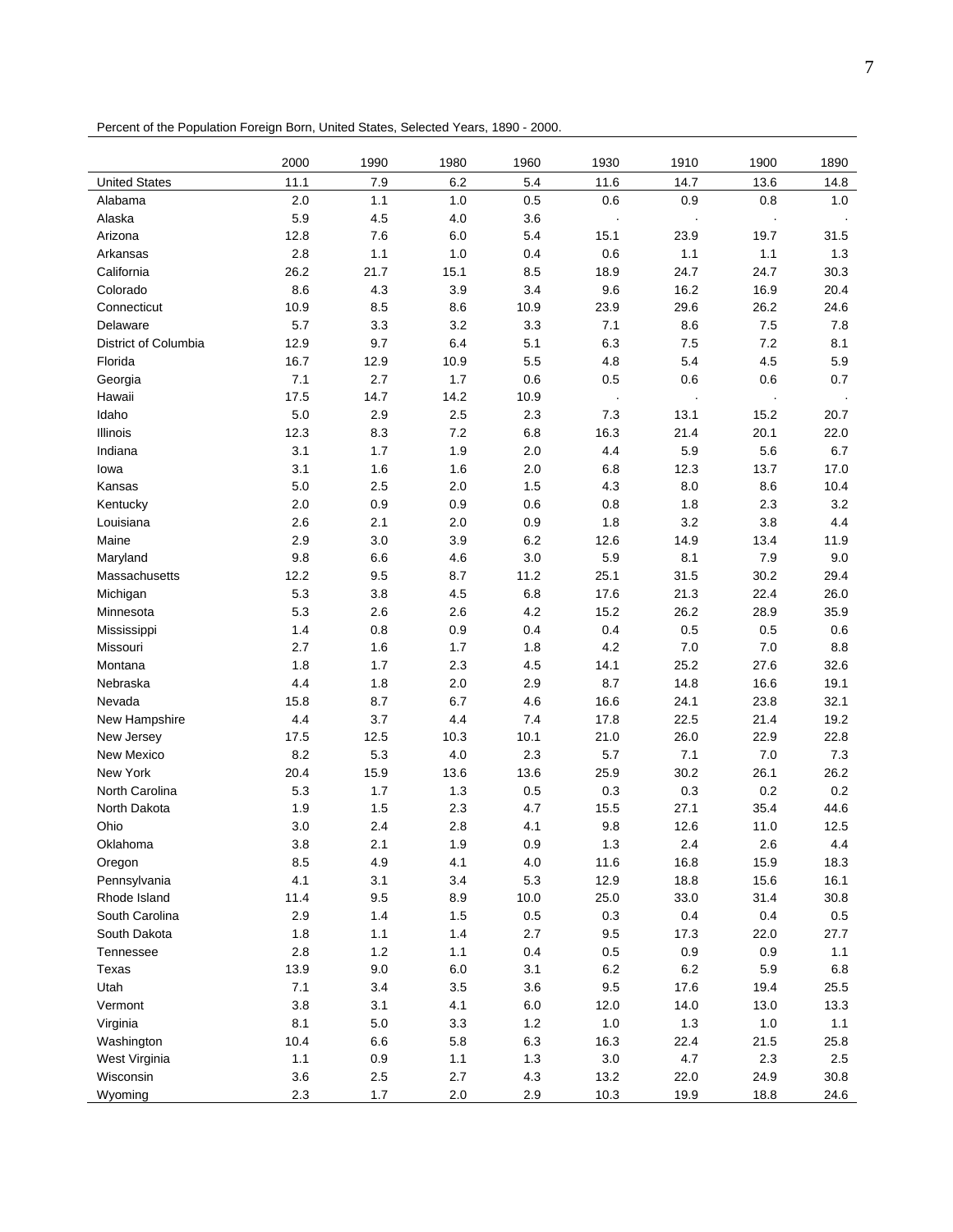

**Speak Language Other Than English at Home Percent Change 1990 - 2000.**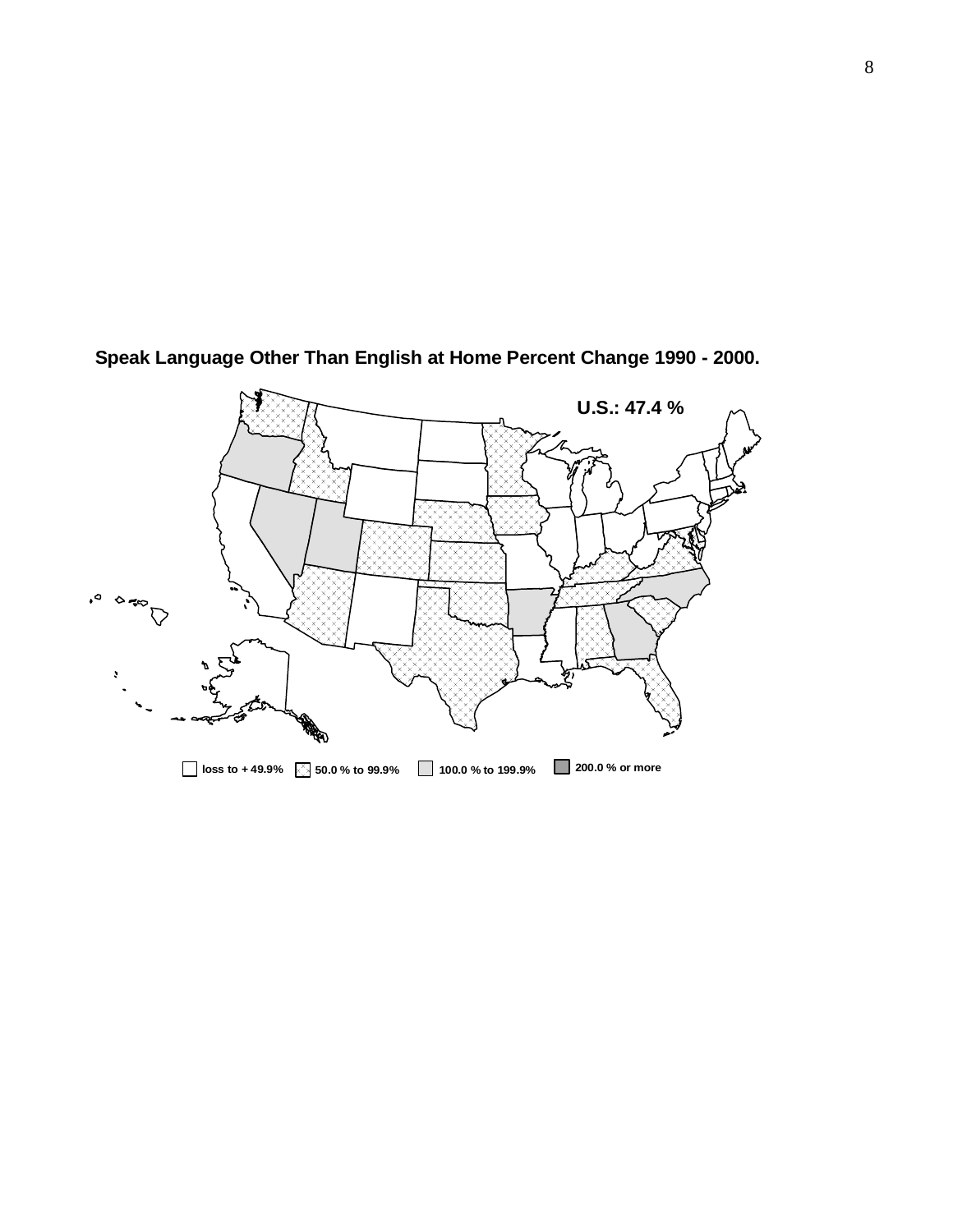Population by Language Other Than English Spoken at Home, United States, 1990 – 2000.

|                      |            |             | 2000        |            |             | 1990        |             |         |
|----------------------|------------|-------------|-------------|------------|-------------|-------------|-------------|---------|
|                      | 2000       | 2000        | Percent     | 1990       | 1990        | Percent     |             |         |
|                      | Population | Speak Other | Speak Other | Population | Speak Other | Speak Other | Change      |         |
|                      | Five and   | Language    | Language    | Five and   | Language    | Language    | 1990 - 2000 |         |
|                      | Older      | At Home     | At Home     | Older      | At Home     | At Home     | Number      | Percent |
| <b>United States</b> | 262375152  | 46951595    | 17.9        | 230445777  | 31844979    | 13.8        | 15106616    | 47.4    |
| Alabama              | 4152278    | 162483      | 3.9         | 3759802    | 107866      | 2.9         | 54617       | 50.6    |
| Alaska               | 579740     | 82758       | 14.3        | 495425     | 60165       | 12.1        | 22593       | 37.6    |
| Arizona              | 4752724    | 1229237     | 25.9        | 3374806    | 700287      | 20.8        | 528950      | 75.5    |
| Arkansas             | 2492205    | 123755      | 5.0         | 2186665    | 60781       | 2.8         | 62974       | 103.6   |
| California           | 31416629   | 12401756    | 39.5        | 27383547   | 8619334     | 31.5        | 3782422     | 43.9    |
| Colorado             | 4006285    | 604019      | 15.1        | 3042986    | 320631      | 10.5        | 283388      | 88.4    |
| Connecticut          | 3184514    | 583913      | 18.3        | 3060000    | 466175      | 15.2        | 117738      | 25.3    |
| Delaware             | 732378     | 69533       | 9.5         | 617720     | 42327       | 6.9         | 27206       | 64.3    |
| District of Columbia | 539658     | 90417       | 16.8        | 570284     | 71348       | 12.5        | 19069       | 26.7    |
| Florida              | 15043603   | 3473864     | 23.1        | 12095284   | 2098315     | 17.3        | 1375549     | 65.6    |
| Georgia              | 7594476    | 751438      | 9.9         | 5984188    | 284546      | 4.8         | 466892      | 164.1   |
| Hawaii               | 1134351    | 302125      | 26.6        | 1026209    | 254724      | 24.8        | 47401       | 18.6    |
| Idaho                | 1196793    | 111879      | 9.3         | 926703     | 58995       | 6.4         | 52884       | 89.6    |
| Illinois             | 11547505   | 2220719     | 19.2        | 10585838   | 1499112     | 14.2        | 721607      | 48.1    |
| Indiana              | 5657818    | 362082      | 6.4         | 5146160    | 245826      | 4.8         | 116256      | 47.3    |
| lowa                 | 2738499    | 160022      | 5.8         | 2583526    | 100391      | 3.9         | 59631       | 59.4    |
| Kansas               | 2500360    | 218655      | 8.7         | 2289615    | 131604      | 5.7         | 87051       | 66.1    |
| Kentucky             | 3776230    | 148473      | 3.9         | 3434955    | 86482       | 2.5         | 61991       | 71.7    |
| Louisiana            | 4153367    | 382364      | 9.2         | 3886353    | 391994      | 10.1        | $-9630$     | $-2.5$  |
| Maine                | 1204164    | 93966       | 7.8         | 1142122    | 105441      | 9.2         | $-11475$    | $-10.9$ |
| Maryland             | 4945043    | 622714      | 12.6        | 4425285    | 395051      | 8.9         | 227663      | 57.6    |
| Massachusetts        | 5954249    | 1115570     | 18.7        | 5605751    | 852228      | 15.2        | 263342      | 30.9    |
| Michigan             | 9268782    | 781381      | 8.4         | 8594737    | 569807      | 6.6         | 211574      | 37.1    |
| Minnesota            | 4591491    | 389988      | 8.5         | 4038861    | 227161      | 5.6         | 162827      | 71.7    |
| Mississippi          | 2641453    | 95522       | 3.6         | 2378805    | 66516       | 2.8         | 29006       | 43.6    |
| Missouri             | 5226022    | 264281      | 5.1         | 4748704    | 178210      | 3.8         | 86071       | 48.3    |
| Montana              | 847362     | 44331       | 5.2         | 740218     | 37020       | 5.0         | 7311        | 19.7    |
| Nebraska             | 1594700    | 125654      | 7.9         | 1458904    | 69872       | 4.8         | 55782       | 79.8    |
| Nevada               | 1853720    | 427972      | 23.1        | 1110450    | 146152      | 13.2        | 281820      | 192.8   |
| New Hampshire        | 1160340    | 96088       | 8.3         | 1024621    | 88796       | 8.7         | 7292        | 8.2     |
| New Jersey           | 7856268    | 2001690     | 25.5        | 7200696    | 1406148     | 19.5        | 595542      | 42.4    |
| New Mexico           | 1689911    | 616964      | 36.5        | 1390048    | 493999      | 35.5        | 122965      | 24.9    |
| New York             | 17749110   | 4962921     | 28.0        | 16743048   | 3908720     | 23.3        | 1054201     | 27.0    |
| North Carolina       | 7513165    | 603517      | 8.0         | 6172301    | 240866      | 3.9         | 362651      | 150.6   |
| North Dakota         | 603106     | 37976       | 6.3         | 590839     | 46897       | 7.9         | $-8921$     | $-19.0$ |
| Ohio                 | 10599968   | 648493      | 6.1         | 10063212   | 546148      | 5.4         | 102345      | 18.7    |
| Oklahoma             | 3215719    | 238532      | 7.4         | 2921755    | 145798      | 5.0         | 92734       | 63.6    |
| Oregon               | 3199323    | 388669      | 12.1        | 2640482    | 191710      | 7.3         | 196959      | 102.7   |
| Pennsylvania         | 11555538   | 972484      | 8.4         | 11085170   | 806876      | 7.3         | 165608      | 20.5    |
| Rhode Island         | 985184     | 196624      | 20.0        | 936423     | 159492      | 17.0        | 37132       | 23.3    |
| South Carolina       | 3748669    | 196429      | 5.2         | 3231539    | 113163      | 3.5         | 83266       | 73.6    |
| South Dakota         | 703820     | 45575       | 6.5         | 641226     | 41994       | 6.5         | 3581        | 8.5     |
| Tennessee            | 5315920    | 256516      | 4.8         | 4544743    | 131550      | 2.9         | 124966      | 95.0    |
| Texas                | 19241518   | 6010753     | 31.2        | 15605822   | 3970304     | 25.4        | 2040449     | 51.4    |
| Utah                 | 2023875    | 253249      | 12.5        | 1553351    | 120404      | 7.8         | 132845      | 110.3   |
| Vermont              | 574842     | 34075       | 5.9         | 521521     | 30409       | 5.8         | 3666        | 12.1    |
| Virginia             | 6619266    | 735191      | 11.1        | 5746419    | 418521      | 7.3         | 316670      | 75.7    |
| Washington           | 5501398    | 770886      | 14.0        | 4501879    | 403173      | 9.0         | 367713      | 91.2    |
| West Virginia        | 1706931    | 45895       | 2.7         | 1686932    | 44203       | 2.6         | 1692        | 3.8     |
| Wisconsin            | 5022073    | 368712      | 7.3         | 4531134    | 263638      | 5.8         | 105074      | 39.9    |
| Wyoming              | 462809     | 29485       | 6.4         | 418713     | 23809       | 5.7         | 5676        | 23.8    |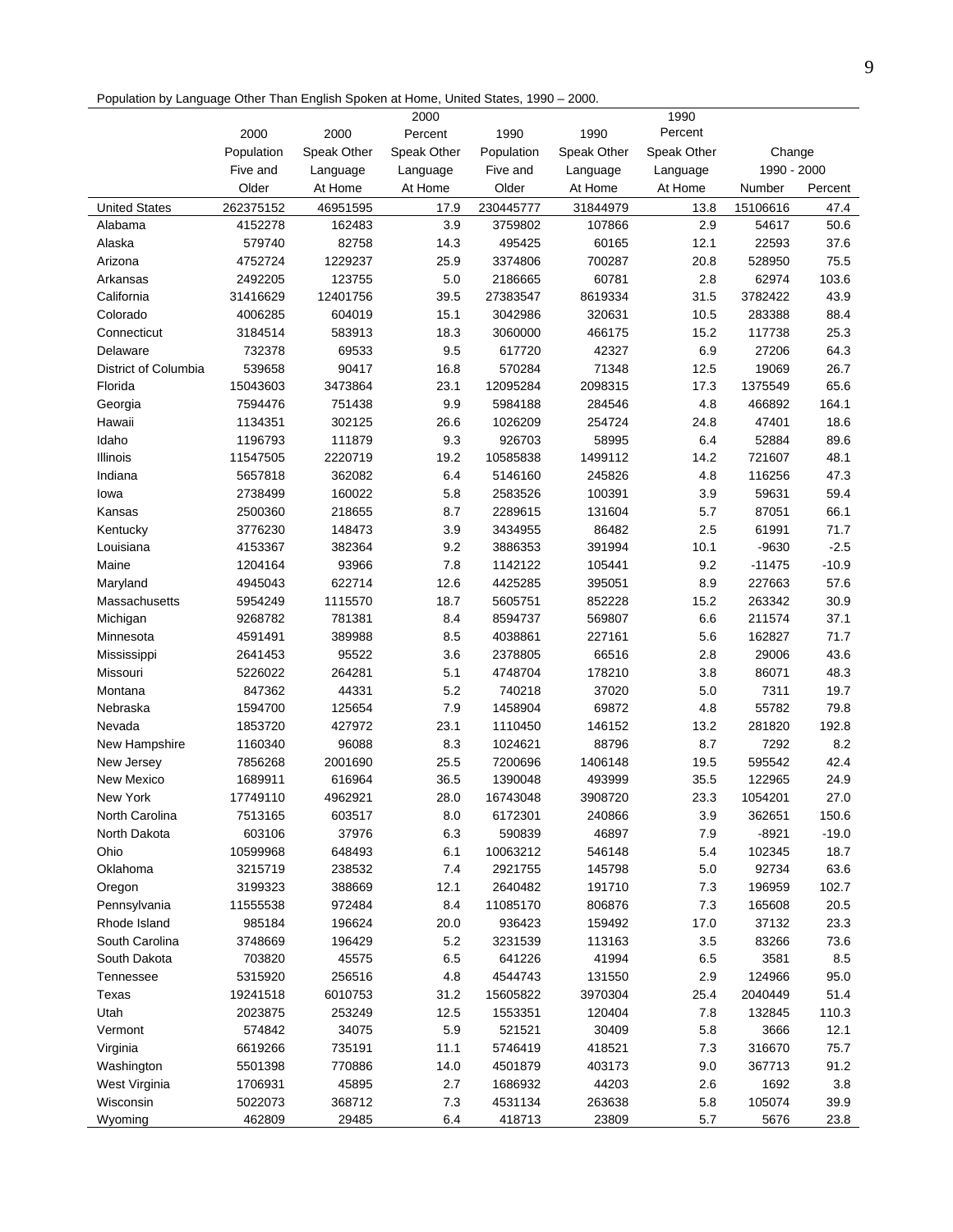

**Hispanic or Latino Percent Change 1990 - 2000.**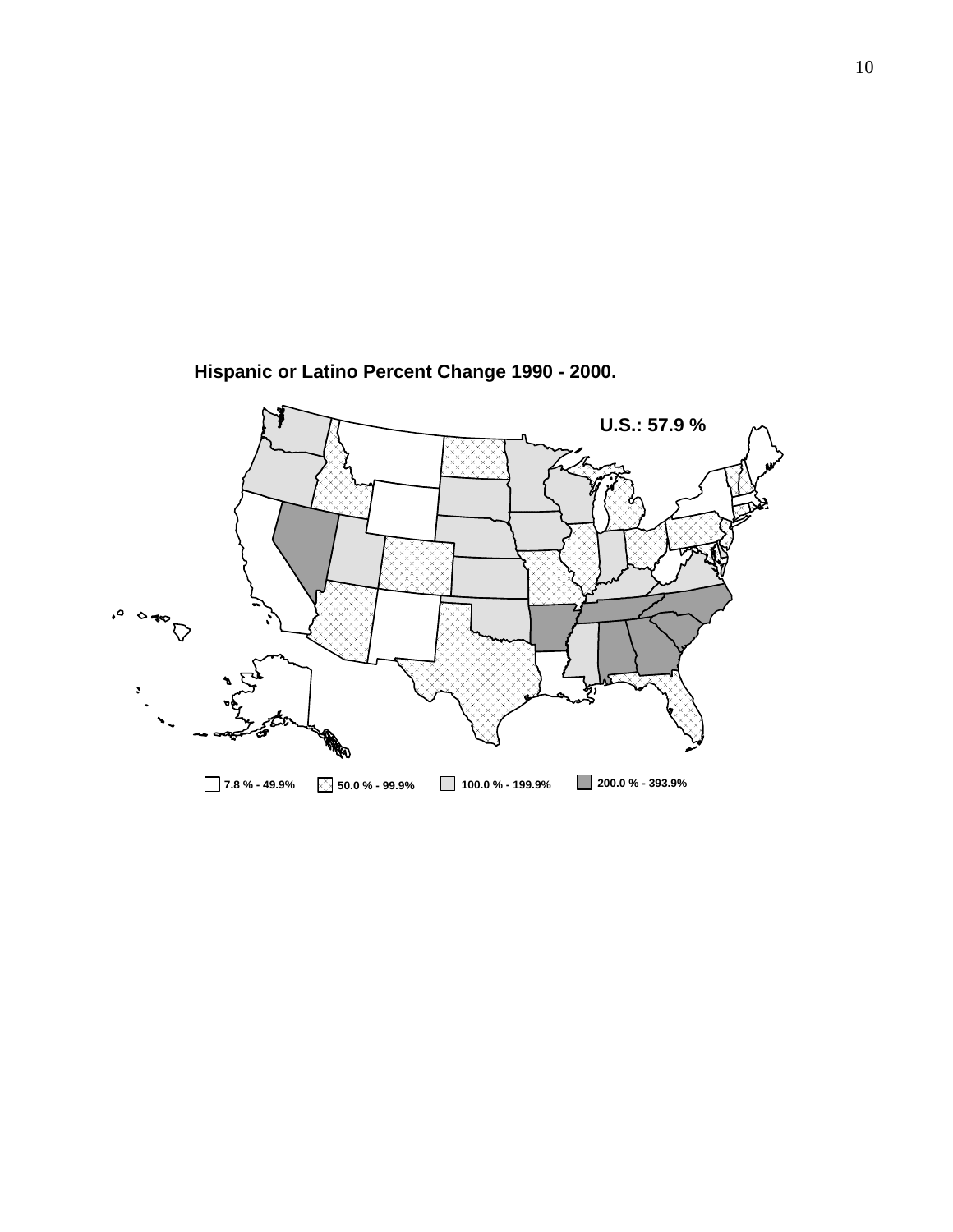| Population by Hispanic or Latino, United States, 1990 - 2000. |  |  |  |  |
|---------------------------------------------------------------|--|--|--|--|
|---------------------------------------------------------------|--|--|--|--|

|                      |                     |           | 2000      |                     |          |          |             |         |
|----------------------|---------------------|-----------|-----------|---------------------|----------|----------|-------------|---------|
|                      | 2000                | 2000      | Percent   | 1990                |          | 1990     | Change      |         |
|                      | Total               | Hispanic  | Hispanic  | Total               | 1990     | Percent  | 1990 - 2000 |         |
|                      | Population          | or Latino | or Latino | Population          | Hispanic | Hispanic | Number      | Percent |
| <b>United States</b> | 281421906           | 35305818  | 12.5      | 248709873           | 22354059 | 9.0      | 12951759    | 57.9    |
| Alabama              | 4447100             | 75830     | 1.7       | 4040587             | 24629    | 0.6      | 51201       | 207.9   |
| Alaska               | 626932              | 25852     | 4.1       | 550043              | 17803    | 3.2      | 8049        | 45.2    |
| Arizona              | 5130632             | 1295617   | 25.3      | 3665228             | 688338   | 18.8     | 607279      | 88.2    |
| Arkansas             | 2673400             | 86866     | 3.2       | 2350725             | 19876    | 0.8      | 66990       | 337.0   |
| California           | 33871648            | 10966556  | 32.4      | 29760021            | 7687938  | 25.8     | 3278618     | 42.6    |
| Colorado             | 4301261             | 735601    | 17.1      | 3294394             | 424302   | 12.9     | 311299      | 73.4    |
| Connecticut          | 3405565             | 320323    | 9.4       | 3287116             | 213116   | 6.5      | 107207      | 50.3    |
| Delaware             | 783600              | 37277     | 4.8       | 666168              | 15820    | 2.4      | 21457       | 135.6   |
| District of Columbia | 572059              | 44953     | 7.9       | 606900              | 32710    | 5.4      | 12243       | 37.4    |
| Florida              | 15982378            | 2682715   | 16.8      | 12937926            | 1574143  | 12.2     | 1108572     | 70.4    |
| Georgia              | 8186453             | 435227    | 5.3       | 6478216             | 108922   | 1.7      | 326305      | 299.6   |
| Hawaii               | 1211537             | 87699     | 7.2       | 1108229             | 81390    | 7.3      | 6309        | 7.8     |
| Idaho                | 1293953             | 101690    | 7.9       | 1006749             | 52927    | 5.3      | 48763       | 92.1    |
| Illinois             | 12419293            | 1530262   | 12.3      | 11430602            | 904446   | 7.9      | 625816      | 69.2    |
| Indiana              | 6080485             | 214536    | 3.5       | 5544159             | 98788    | 1.8      | 115748      | 117.2   |
| lowa                 | 2926324             | 82473     | 2.8       | 2776755             | 32647    | 1.2      | 49826       | 152.6   |
| Kansas               | 2688418             | 188252    | 7.0       | 2477574             | 93670    | 3.8      | 94582       | 101.0   |
| Kentucky             | 4041769             | 59939     | 1.5       | 3685296             | 21984    | 0.6      | 37955       | 172.6   |
| Louisiana            | 4468976             | 107738    | 2.4       | 4219973             | 93044    | 2.2      | 14694       | 15.8    |
| Maine                | 1274923             | 9360      | 0.7       | 1227928             | 6829     | 0.6      | 2531        | 37.1    |
| Maryland             | 5296486             | 227916    | 4.3       | 4781468             | 125102   | 2.6      | 102814      | 82.2    |
| Massachusetts        | 6349097             | 428729    | 6.8       | 6016425             | 287549   | 4.8      | 141180      | 49.1    |
| Michigan             | 9938444             | 323877    | 3.3       | 9295297             | 201596   | 2.2      | 122281      | 60.7    |
| Minnesota            | 4919479             | 143382    | 2.9       | 4375099             | 53884    | 1.2      | 89498       | 166.1   |
| Mississippi          | 2844658             | 39569     | 1.4       | 2573216             | 15931    | 0.6      | 23638       | 148.4   |
| Missouri             | 5595211             | 118592    | 2.1       | 5117073             | 61702    | 1.2      | 56890       | 92.2    |
| Montana              | 902195              | 18081     | 2.0       | 799065              | 12174    | 1.5      | 5907        | 48.5    |
| Nebraska             | 1711263             | 94425     | 5.5       | 1578385             | 36969    | 2.3      | 57456       | 155.4   |
| Nevada               | 1998257             | 393970    | 19.7      | 1201833             | 124419   | 10.4     | 269551      | 216.6   |
| New Hampshire        | 1235786             | 20489     | 1.7       | 1109252             | 11333    | 1.0      | 9156        | 80.8    |
| New Jersey           | 8414350             | 1117191   | 13.3      | 7730188             | 739861   | 9.6      | 377330      | 51.0    |
| <b>New Mexico</b>    | 1819046             | 765386    | 42.1      | 1515069             | 579224   | 38.2     | 186162      | 32.1    |
| New York             | 18976457            | 2867583   | 15.1      | 17990455            | 2214026  | 12.3     | 653557      | 29.5    |
| North Carolina       | 8049313             | 378963    | 4.7       | 6628637             | 76726    | 1.2      | 302237      | 393.9   |
| North Dakota         | 642200              | 7786      | $1.2$     | 638800              | 4665     | 0.7      | 3121        | 66.9    |
| Ohio                 | 11353140            | 217123    | 1.9       | 10847115            | 139696   | 1.3      | 77427       | 55.4    |
| Oklahoma             | 3450654             | 179304    | 5.2       | 3145585             | 86160    | 2.7      | 93144       | 108.1   |
| Oregon               | 3421399             | 275314    | 8.0       | 2842321             | 112707   | 4.0      | 162607      | 144.3   |
| Pennsylvania         | 12281054            | 394088    | 3.2       | 11881643            | 232262   | 2.0      | 161826      | 69.7    |
| Rhode Island         | 1048319             | 90820     | 8.7       | 1003464             | 45752    | 4.6      | 45068       | 98.5    |
| South Carolina       | 4012012             | 95076     | 2.4       | 3486703             | 30551    | 0.9      | 64525       | 211.2   |
| South Dakota         | 754844              | 10903     | 1.4       | 696004              | 5252     | 0.8      | 5651        | 107.6   |
|                      |                     | 123838    | 2.2       |                     | 32741    | 0.7      | 91097       | 278.2   |
| Tennessee<br>Texas   | 5689283<br>20851820 | 6669666   | 32.0      | 4877185<br>16986510 | 4339905  | 25.5     | 2329761     | 53.7    |
|                      |                     |           |           |                     |          |          |             |         |
| Utah                 | 2233169             | 201559    | 9.0       | 1722850             | 84597    | 4.9      | 116962      | 138.3   |
| Vermont              | 608827              | 5504      | 0.9       | 562758              | 3661     | 0.7      | 1843        | 50.3    |
| Virginia             | 7078515             | 329540    | 4.7       | 6187358             | 160288   | 2.6      | 169252      | 105.6   |
| Washington           | 5894121             | 441509    | 7.5       | 4866692             | 214570   | 4.4      | 226939      | 105.8   |
| West Virginia        | 1808344             | 12279     | 0.7       | 1793477             | 8489     | 0.5      | 3790        | 44.6    |
| Wisconsin            | 5363675             | 192921    | 3.6       | 4891769             | 93194    | 1.9      | 99727       | 107.0   |
| Wyoming              | 493782              | 31669     | 6.4       | 453588              | 25751    | 5.7      | 5918        | 23.0    |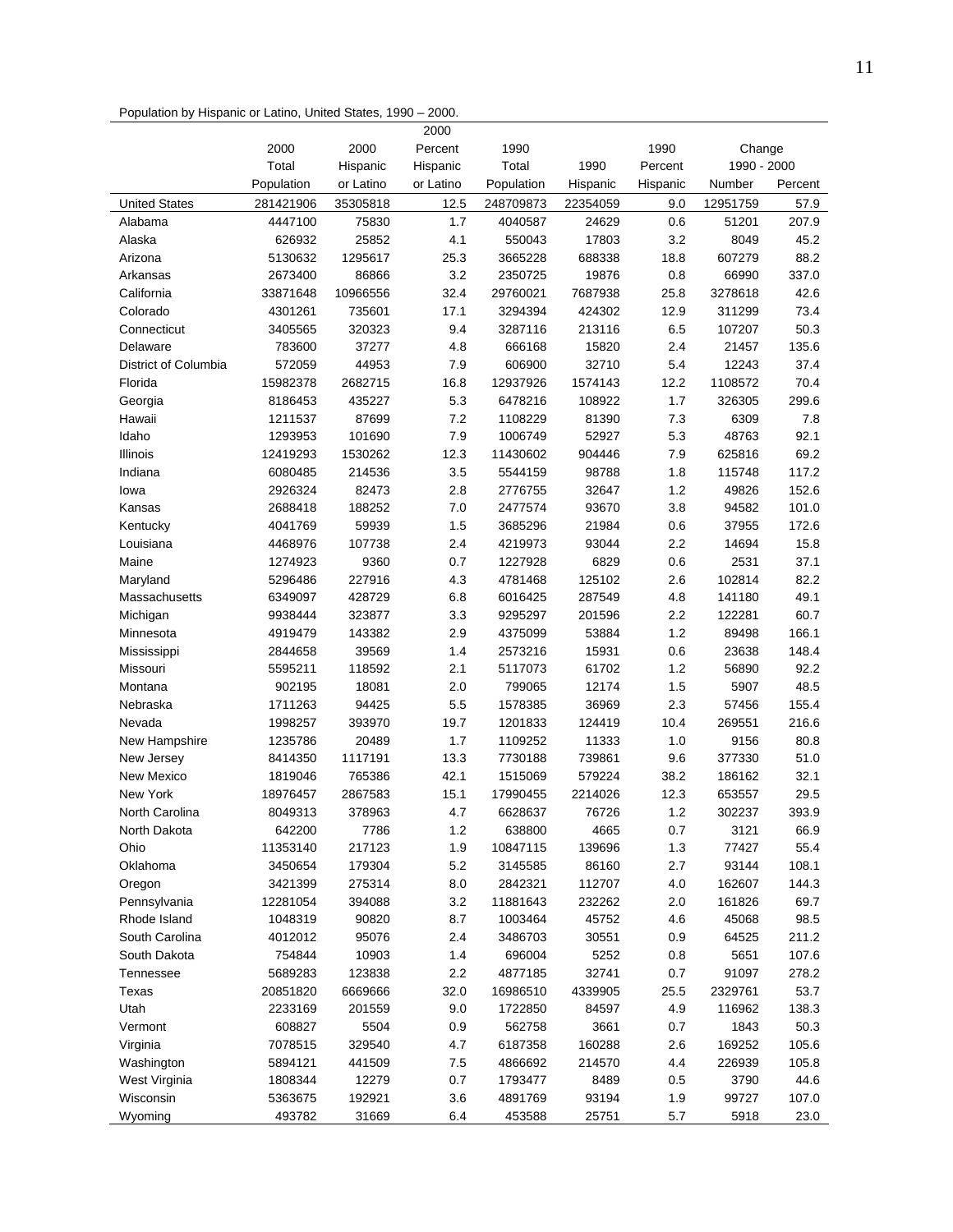#### **Immigrants Admitted to the U.S. by State of Intended Residence: Federal Fiscal Years 1988 - 2000**

| State of             |         |         |         |         |         |         |         |         |         |           |           |           |         |
|----------------------|---------|---------|---------|---------|---------|---------|---------|---------|---------|-----------|-----------|-----------|---------|
| intended residence   | 2000    | 1999    | 1998    | 1997    | 1996    | 1995    | 1994    | 1993    | 1992    | 1991      | 1990      | 1989      | 1988    |
|                      |         |         |         |         |         |         |         |         |         |           |           |           |         |
| <b>Total</b>         | 849,807 | 646,568 | 654,451 | 798,378 | 915,900 | 720,461 | 804,417 | 904,292 | 973,977 | 1,827,167 | 1,536,483 | 1,090,924 | 643,025 |
|                      |         |         |         |         |         |         |         |         |         |           |           |           |         |
| Alabama              | 1,904   | 1,275   | 1,608   | 1,613   | 1,782   | 1,900   | 1,837   | 2,298   | 2,109   | 2,706     | 1,775     | 1,792     | 1,402   |
| Alaska               | 1,374   | 1,058   | 1,008   | 1,060   | 1,280   | 1,049   | 1,129   | 1,286   | 1,165   | 1,525     | 1,207     | 1,013     | 989     |
| Arizona              | 11,980  | 8,667   | 6,211   | 8,632   | 8,900   | 7,700   | 9,141   | 9,778   | 15,792  | 40,642    | 23,737    | 11,238    | 6,697   |
| Arkansas             | 1,596   | 940     | 914     | 1,428   | 1,494   | 934     | 1,031   | 1,312   | 1,039   | 2,559     | 1,245     | 1,074     | 808     |
| California           | 217,753 | 161,247 | 170,126 | 203,305 | 201,529 | 166,482 | 208,498 | 260,090 | 336,663 | 732,735   | 682,979   | 457,417   | 188,696 |
| Colorado             | 8,216   | 6,984   | 6,513   | 7,506   | 8,895   | 7,713   | 6,825   | 6,650   | 6,553   | 13,782    | 9,125     | 7,101     | 4,541   |
| Connecticut          | 11,346  | 7,887   | 7,780   | 9,528   | 10,874  | 9,240   | 9,537   | 10,966  | 10,345  | 12,365    | 10,678    | 8,430     | 7,161   |
| Delaware             | 1,570   | 1,026   | 1,063   | 1,148   | 1,377   | 1,051   | 984     | 1,132   | 1,034   | 1,937     | 868       | 708       | 685     |
| District of Columbia | 2,542   | 2,134   | 2,377   | 3,373   | 3,784   | 3,047   | 3,204   | 3,608   | 4,275   | 5,510     | 5,467     | 4,759     | 2,517   |
| Florida              | 98,391  | 57,484  | 59,965  | 82,318  | 79,461  | 62,023  | 58,093  | 61,423  | 61,127  | 141,068   | 71,603    | 48,474    | 65,418  |
| Georgia              | 14,778  | 9,404   | 10,445  | 12,623  | 12,608  | 12,381  | 10,032  | 10,213  | 11,243  | 23,556    | 10,431    | 8,093     | 5,677   |
| Hawaii               | 6,056   | 4,299   | 5,465   | 6,867   | 8,436   | 7,537   | 7,746   | 8,528   | 8,199   | 8,659     | 8,441     | 7,292     | 6,637   |
| Idaho                | 1,922   | 1,906   | 1,504   | 1,447   | 1,825   | 1,612   | 1,559   | 1,270   | 1,186   | 7,088     | 1,815     | 1,875     | 790     |
| Illinois             | 36,180  | 36,971  | 33,163  | 38,128  | 42,517  | 33,898  | 42,400  | 46,744  | 43,532  | 73,388    | 83,858    | 69,263    | 27,726  |
| Indiana              | 4,128   | 3,557   | 3,981   | 3,892   | 4,692   | 3,590   | 3,725   | 4,539   | 3,115   | 4,512     | 3,392     | 2,580     | 2,322   |
| lowa                 | 3,052   | 1,780   | 1,655   | 2,766   | 3,037   | 2,260   | 2,163   | 2,626   | 2,228   | 3,331     | 2,252     | 1,760     | 1,697   |
| Kansas               | 4,582   | 3,263   | 3,184   | 2,829   | 4,303   | 2,434   | 2,902   | 3,225   | 2,924   | 5,620     | 3,925     | 3,842     | 2,130   |
| Kentucky             | 2,989   | 1,537   | 2,017   | 1,939   | 2,019   | 1,857   | 2,036   | 2,182   | 2,119   | 1,753     | 1,365     | 1,396     | 1,218   |
| Louisiana            | 3,016   | 2,048   | 2,193   | 3,319   | 4,092   | 3,000   | 3,366   | 3,725   | 4,230   | 4,917     | 4,024     | 3,925     | 3,444   |
| Maine                | 1,133   | 568     | 709     | 817     | 1,028   | 814     | 829     | 838     | 847     | 1,155     | 883       | 795       | 701     |
| Maryland             | 17,705  | 15,605  | 15,561  | 19,090  | 20,732  | 15,055  | 15,937  | 16,899  | 15,408  | 17,470    | 17,106    | 14,258    | 11,502  |
| Massachusetts        | 23,483  | 15,180  | 15,869  | 17,317  | 23,085  | 20,523  | 22,882  | 25,011  | 22,231  | 27,020    | 25,338    | 20,990    | 18,594  |
| Michigan             | 16,773  | 13,650  | 13,943  | 14,727  | 17,253  | 14,135  | 12,728  | 14,913  | 14,268  | 16,090    | 10,990    | 9,552     | 9,073   |
| Minnesota            | 8,671   | 5,956   | 6,981   | 8,233   | 8,977   | 8,111   | 7,098   | 7,438   | 6,851   | 7,461     | 6,627     | 5,704     | 4,665   |
| Mississippi          | 1,083   | 698     | 701     | 1,118   | 1,073   | 757     | 815     | 906     | 842     | 1,254     | 931       | 845       | 760     |
| Missouri             | 6,053   | 4,171   | 3,588   | 4,190   | 5,690   | 3,990   | 4,362   | 4,644   | 4,250   | 4,470     | 3,820     | 3,320     | 3,082   |
| Montana              | 493     | 309     | 299     | 375     | 449     | 409     | 447     | 509     | 493     | 826       | 484       | 376       | 415     |
| Nebraska             | 2,230   | 1,439   | 1,267   | 2,270   | 2,150   | 1,831   | 1,595   | 1,980   | 1,486   | 3,020     | 1,573     | 1,120     | 837     |
| Nevada               | 7,827   | 8,305   | 6,106   | 6,541   | 5,874   | 4,306   | 4,051   | 4,045   | 5,086   | 10,470    | 8,270     | 5,242     | 2,726   |
| New Hampshire        | 2,001   | 999     | 1,010   | 1,143   | 1,512   | 1,186   | 1,144   | 1,263   | 1,250   | 1,421     | 1,191     | 1,140     | 1,004   |
| New Jersey           | 40,013  | 34,095  | 35,091  | 41,184  | 63,303  | 39,729  | 44,083  | 50,285  | 48,314  | 56,164    | 52,670    | 42,187    | 32,724  |
| New Mexico           | 3,973   | 2,445   | 2,199   | 2,610   | 5,780   | 2,758   | 2,936   | 3,409   | 3,907   | 13,519    | 8,840     | 7,210     | 2,661   |
| New York             | 106,061 | 96,979  | 96,559  | 123,716 | 154,095 | 128,406 | 144,354 | 151,209 | 149,399 | 188,104   | 189,589   | 134,766   | 109,259 |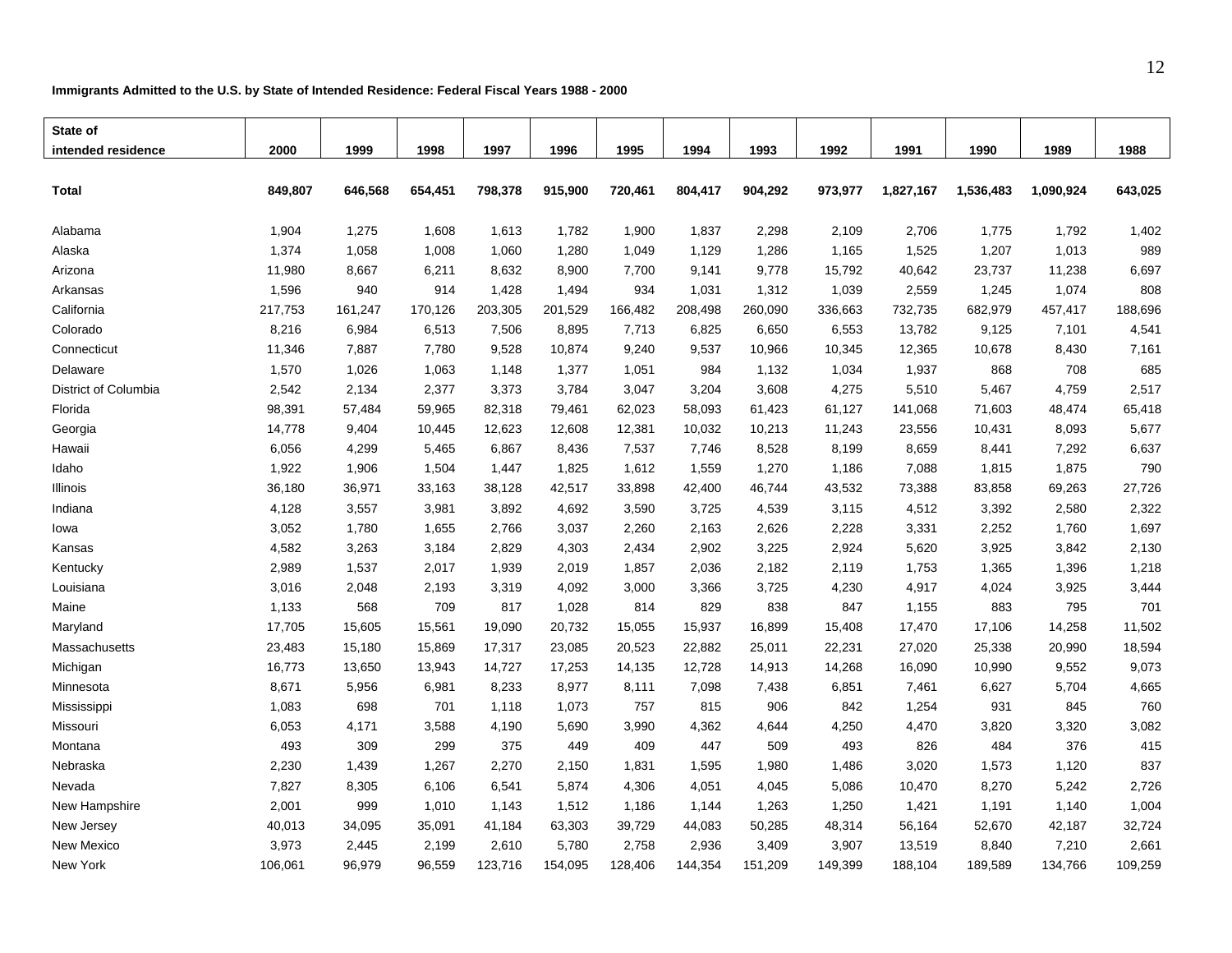| North Carolina                    | 9,251  | 5,792  | 6,415  | 5,935          | 7,011  | 5,617          | 6,204  | 6,892  | 6,425  | 16,772  | 5,387   | 4,634   | 3,777  |
|-----------------------------------|--------|--------|--------|----------------|--------|----------------|--------|--------|--------|---------|---------|---------|--------|
| North Dakota                      | 420    | 314    | 472    | 535            | 606    | 483            | 635    | 601    | 513    | 565     | 448     | 323     | 324    |
| Ohio                              | 9,263  | 6,855  | 7.697  | 8,189          | 10,237 | 8,585          | 9.184  | 10.703 | 10,194 | 8,632   | 7,419   | 7,185   | 6,305  |
| Oklahoma                          | 4,586  | 2,376  | 2,273  | 3,157          | 3,511  | 2,792          | 2,728  | 2,942  | 3,147  | 6,403   | 5,274   | 4,366   | 2,050  |
| Oregon                            | 8,543  | 5,233  | 5,909  | 7,699          | 7,554  | 4,923          | 6,784  | 7,250  | 6,275  | 24,575  | 7,880   | 4,773   | 3,722  |
| Pennsylvania                      | 18,148 | 13,514 | 11,942 | 14,553         | 16,938 | 15,065         | 15,971 | 16,964 | 16,213 | 20,033  | 14,757  | 12,895  | 11,837 |
| Rhode Island                      | 2,526  | 2,058  | 1,976  | 2,543          | 3,098  | 2,609          | 2,907  | 3,168  | 2,920  | 3,644   | 3,683   | 3,134   | 2,390  |
| South Carolina                    | 2,267  | 1,773  | 2,125  | 2,446          | 2,151  | 2,165          | 2,110  | 2,195  | 2,118  | 3,836   | 2,130   | 1,787   | 1,360  |
| South Dakota                      | 465    | 356    | 356    | 490            | 519    | 495            | 570    | 543    | 522    | 519     | 287     | 265     | 254    |
| Tennessee                         | 4,882  | 2,584  | 2,806  | 4,357          | 4,343  | 3,392          | 3,608  | 4,287  | 2,995  | 3,828   | 2,893   | 2,763   | 2,439  |
| Texas                             | 63,840 | 49,393 | 44.428 | 57,897         | 83,385 | 49,963         | 56,158 | 67,380 | 75,533 | 212,600 | 174,132 | 112,927 | 43,271 |
| Utah                              | 3,710  | 3,564  | 3,360  | 2,840          | 4,250  | 2,831          | 2,951  | 3,266  | 2,744  | 5,737   | 3,335   | 2,926   | 2,113  |
| Vermont                           | 810    | 497    | 513    | 627            | 654    | 535            | 658    | 709    | 668    | 709     | 614     | 436     | 400    |
| Virginia                          | 20,087 | 15,144 | 15,686 | 19,277         | 21,375 | 16,319         | 15,342 | 16,451 | 17,739 | 24,942  | 19,005  | 15,690  | 11,908 |
| Washington                        | 18,486 | 13,046 | 16,920 | 18,656         | 18,833 | 15,862         | 18,180 | 17,147 | 15,861 | 33,826  | 15,129  | 13,630  | 9,890  |
| West Virginia                     | 573    | 392    | 375    | 418            | 583    | 540            | 663    | 689    | 723    | 763     | 552     | 500     | 482    |
| Wisconsin                         | 5,057  | 3,043  | 3,724  | 3,175          | 3,607  | 4,919          | 5,328  | 5,168  | 4,261  | 5,888   | 5,293   | 4,210   | 3,288  |
| Wyoming                           | 248    | 253    | 159    | 252            | 280    | 252            | 217    | 263    | 281    | 566     | 542     | 461     | 230    |
| U.S. territories and possessions: |        |        |        |                |        |                |        |        |        |         |         |         |        |
| Guam                              | 1,556  | 1,729  | 1,835  | 2,083          | 2,820  | 2,419          | 2,531  | 3,072  | 2,464  | 2,113   | 1,851   | 1,775   | 1,909  |
| <b>Marshall Islands</b>           |        |        |        | $\blacksquare$ |        | $\blacksquare$ | -1     |        |        |         |         |         |        |
| Northern Mariana Islands          | 122    | 150    | 103    | 103            | 176    | 171            | 120    | 158    | 67     | 114     | 105     | 140     | X      |
| Puerto Rico                       | 2,649  | 3,048  | 3,251  | 4,884          | 8,560  | 7.160          | 10,463 | 7,614  | 6,347  | 10,353  | 7,138   | 4,691   | 4,866  |
| U.S. Virgin Islands               | 1,328  | 1,480  | 979    | 1,110          | 1,384  | 1,511          | 1,426  | 1,610  | 1,754  | 2,083   | 1,733   | 1,767   | 1,652  |
| <b>Armed Services Posts</b>       | 116    | 105    | 88     |                |        |                |        |        |        |         |         |         |        |
| Other or unknown                  |        | 3      | 4      | 100            | 119    | 135            | 209    | 276    | 703    | 2,569   | 397     | 109     |        |

13

- Represents zero. X Not applicable.

**Source: U.S. Immigration and Naturalization Service** 

**Statistical Yearbook: 2000** 

**http://www.ins.usdoj.gov/graphics/aboutins/statistics/ybpage.htm** 

**Prepared By: State Library of Iowa, State Data Center Program, 800-248-4483** 

 **http://www.silo.lib.ia.us/specialized\_services/datacenter/index.html**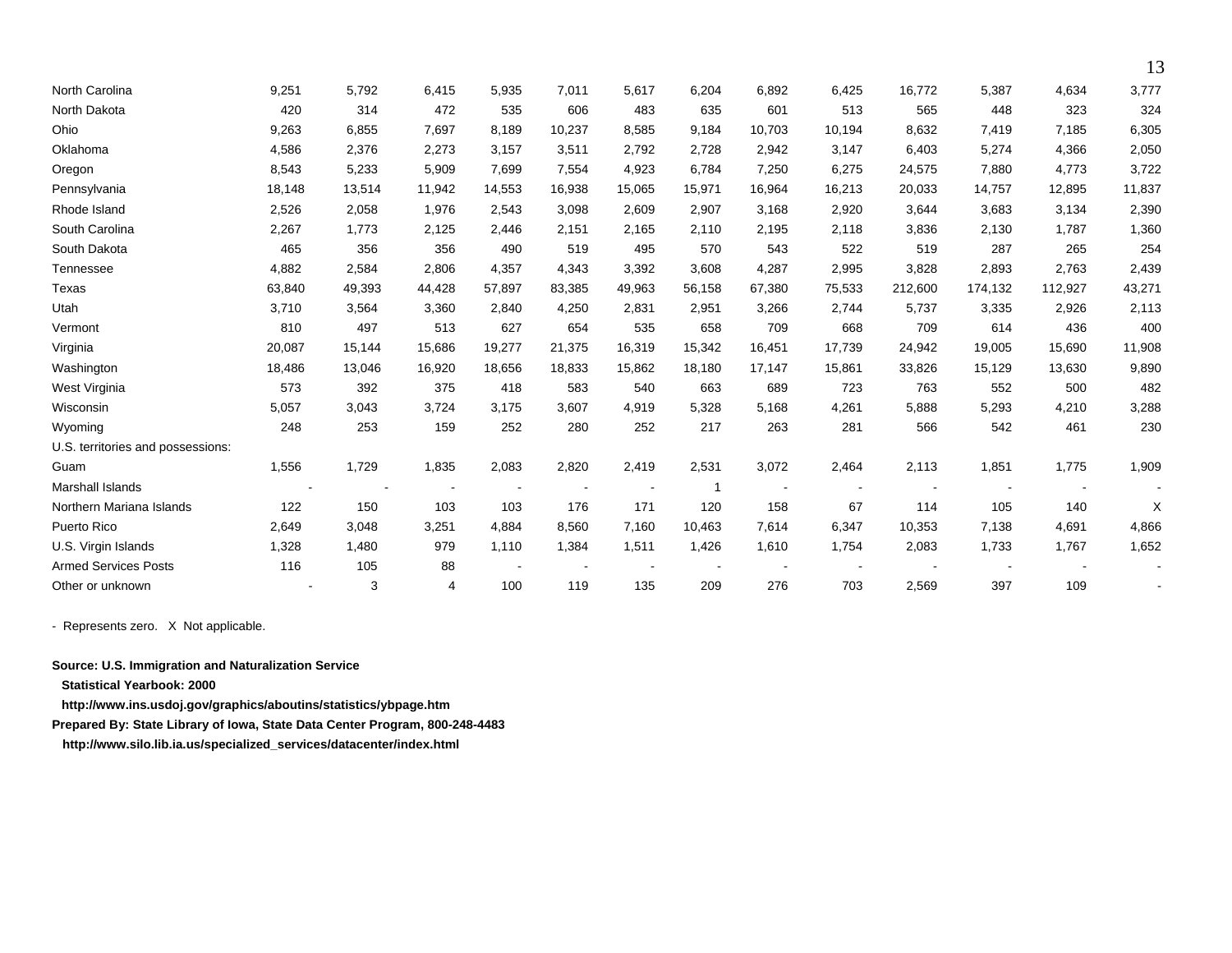#### **Table DP-1. Profile of General Demographic Characteristics for the United States: 2000**

| [For information on confidentiality protection, nonsampling error, and definitions, see http://www.census.gov/prod/www/abs/decenial.html |  |  |  |  |  |
|------------------------------------------------------------------------------------------------------------------------------------------|--|--|--|--|--|
|                                                                                                                                          |  |  |  |  |  |

| Subject                                                        | <b>Number</b>           | Percent    | Subject                                             | <b>Number</b>             | Percent     |
|----------------------------------------------------------------|-------------------------|------------|-----------------------------------------------------|---------------------------|-------------|
|                                                                |                         | 100.0      | <b>HISPANIC OR LATINO AND RACE</b>                  |                           |             |
| <b>SEX AND AGE</b>                                             | 281,421,906             |            |                                                     | 281,421,906               | 100.0       |
|                                                                | 138,053,563             | 49.1       |                                                     | 35,305,818                | 12.5        |
|                                                                | 143,368,343             | 50.9       |                                                     | 20,640,711                | 7.3         |
|                                                                |                         |            |                                                     | 3,406,178                 | 1.2         |
|                                                                | 19,175,798              | 6.8        |                                                     | 1,241,685                 | 0.4         |
|                                                                | 20,549,505              | 7.3        |                                                     | 10,017,244                | 3.6         |
|                                                                | 20,528,072              | 7.3        |                                                     | 246,116,088               | 87.5        |
|                                                                | 20,219,890              | 7.2        |                                                     | 194,552,774               | 69.1        |
|                                                                | 18,964,001              | 6.7        |                                                     |                           |             |
|                                                                | 39,891,724              | 14.2       | <b>RELATIONSHIP</b>                                 |                           |             |
|                                                                | 45,148,527              | 16.0       |                                                     | 281,421,906               | 100.0       |
|                                                                | 37,677,952              | 13.4       |                                                     | 273,643,273               | 97.2        |
|                                                                | 13,469,237              | 4.8        |                                                     | 105,480,101               | 37.5        |
|                                                                | 10,805,447              | 3.8        |                                                     | 54,493,232                | 19.4        |
|                                                                | 18,390,986              | 6.5        |                                                     | 83,393,392                | 29.6        |
|                                                                | 12,361,180              | 4.4        |                                                     | 64,494,637                | 22.9        |
|                                                                | 4,239,587               | 1.5        |                                                     | 15,684,318                | 5.6         |
|                                                                |                         |            |                                                     | 6,042,435                 | 2.1         |
|                                                                | 35.3                    | (X)        |                                                     | 14,592,230                | 5.2         |
|                                                                |                         |            |                                                     | 5,475,768                 | 1.9         |
|                                                                | 209,128,094             | 74.3       |                                                     | 7,778,633                 | 2.8         |
|                                                                | 100,994,367             | 35.9       |                                                     | 4.059.039                 | 1.4         |
|                                                                | 108.133.727             | 38.4       |                                                     | 3,719,594                 | 1.3         |
|                                                                | 196,899,193             | 70.0       |                                                     |                           |             |
|                                                                | 41.256.029              | 14.7       | <b>HOUSEHOLDS BY TYPE</b>                           |                           |             |
|                                                                | 34,991,753              | 12.4       |                                                     | 105,480,101               | 100.0       |
|                                                                | 14,409,625              | 5.1        |                                                     | 71,787,347                | 68.1        |
|                                                                | 20,582,128              | 7.3        |                                                     | 34,588,368                | 32.8        |
|                                                                |                         |            |                                                     | 54,493,232                | 51.7        |
| <b>RACE</b>                                                    |                         |            |                                                     | 24,835,505                | 23.5        |
|                                                                | 274,595,678             | 97.6       | Female householder, no husband present              | 12,900,103                | 12.2        |
|                                                                | 211,460,626             | 75.1       |                                                     | 7,561,874                 | 7.2         |
| Black or African American<br>American Indian and Alaska Native | 34,658,190              | 12.3       |                                                     | 33,692,754                | 31.9        |
|                                                                | 2,475,956               | 0.9<br>3.6 |                                                     | 27,230,075                | 25.8<br>9.2 |
|                                                                | 10,242,998<br>1,678,765 | 0.6        |                                                     | 9,722,857                 |             |
|                                                                | 2,432,585               | 0.9        |                                                     | 38,022,115                | 36.0        |
|                                                                | 1,850,314               | 0.7        | Households with individuals 65 years and over       | 24,672,708                | 23.4        |
|                                                                | 796,700                 | 0.3        |                                                     |                           |             |
|                                                                | 1,076,872               | 0.4        |                                                     | 2.59                      | (X)         |
|                                                                | 1,122,528               | 0.4        |                                                     | 3.14                      | (X)         |
|                                                                | 1,285,234               | 0.5        |                                                     |                           |             |
| Native Hawaiian and Other Pacific Islander                     | 398,835                 | 0.1        | <b>HOUSING OCCUPANCY</b>                            |                           |             |
|                                                                | 140,652                 |            |                                                     | 115.904.641               | 100.0       |
| Guamanian or Chamorro                                          | 58,240                  |            |                                                     | 105,480,101               | 91.0        |
|                                                                | 91,029                  |            |                                                     | 10.424.540                | 9.0         |
|                                                                | 108,914                 |            | For seasonal, recreational, or occasional use       | 3,578,718                 | 3.1         |
|                                                                | 15,359,073              | 5.5        |                                                     |                           |             |
|                                                                | 6,826,228               |            |                                                     | 1.1                       |             |
| Race alone or in combination with one or                       |                         |            |                                                     | 6.8                       | (X)<br>(X)  |
| more other races: 3                                            |                         |            | <b>HOUSING TENURE</b>                               |                           |             |
|                                                                | 216,930,975             | 77.1       |                                                     |                           | 100.0       |
|                                                                | 36,419,434              | 12.9       |                                                     | 105,480,101<br>69,815,753 | 66.2        |
| American Indian and Alaska Native                              | 4,119,301               | 1.5        |                                                     | 35,664,348                | 33.8        |
|                                                                | 11,898,828              | 4.2        |                                                     |                           |             |
| Native Hawaiian and Other Pacific Islander                     | 874,414                 | 0.3        | Average household size of owner-occupied units      | 2.69                      | (X)         |
|                                                                | 18,521,486              |            | 6.6 Average household size of renter-occupied units | 2.40                      | (X)         |

- Represents zero or rounds to zero. (X) Not applicable.<br><sup>1</sup> Other Asian alone, or two or more Asian categories.

<sup>2</sup> Other Pacific Islander alone, or two or more Native Hawaiian and Other Pacific Islander categories.

<sup>3</sup> In combination with one or more of the other races listed. The following six numbers may add to more than the total population and the six percentages may add to more than 100 percent because individuals may report more than one race.

Source: U.S. Census Bureau, Census 2000.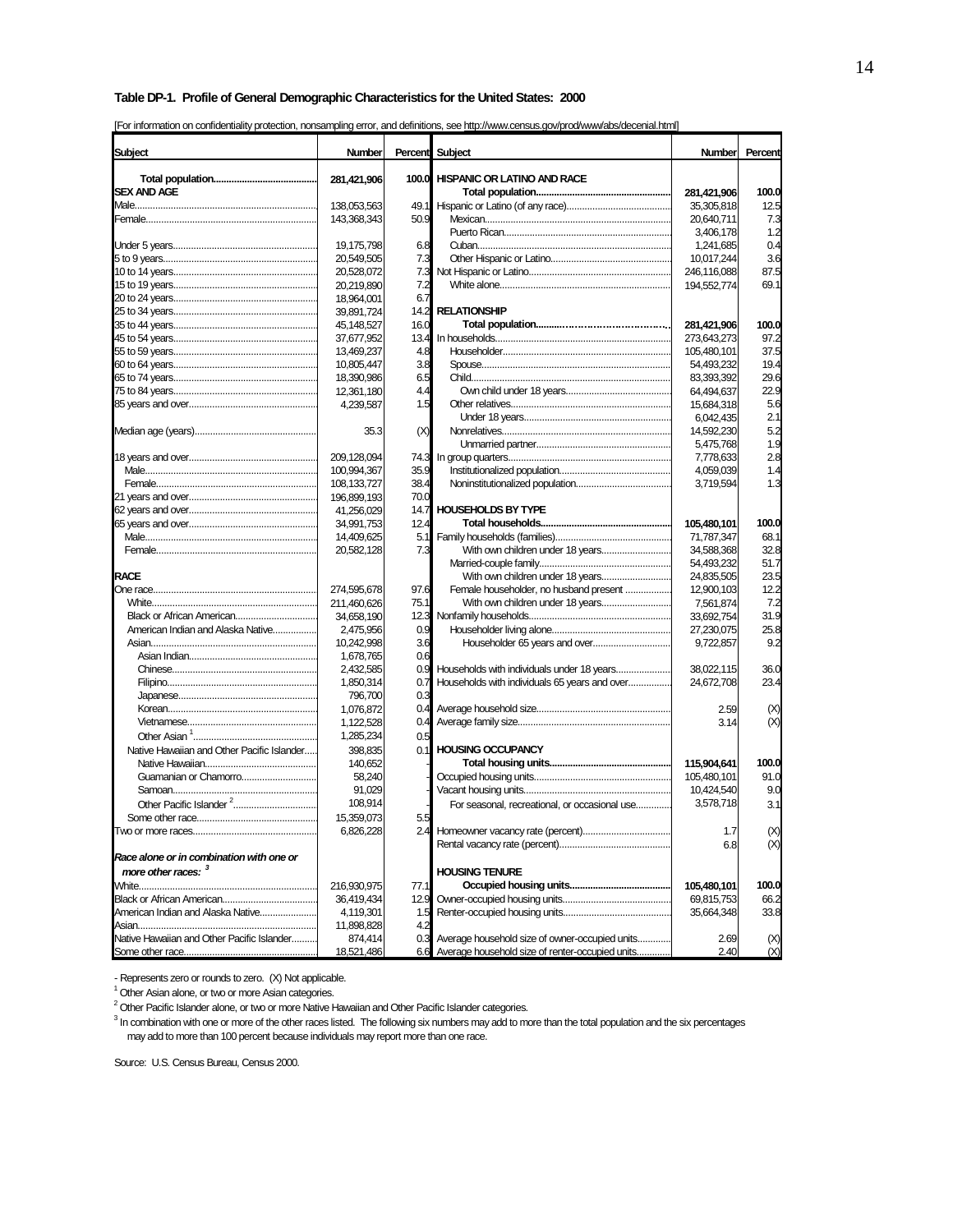#### **Table DP-2. Profile of Selected Social Characteristics: 2000**

Geographic area: United States

| Subject                                     | <b>Number</b> | Percent | Subject                                 | <b>Number</b> | Percent |
|---------------------------------------------|---------------|---------|-----------------------------------------|---------------|---------|
| <b>SCHOOL ENROLLMENT</b>                    |               |         | NATIVITY AND PLACE OF BIRTH             |               |         |
| Population 3 years and over                 |               |         |                                         | 281,421,906   | 100.0   |
|                                             | 76,632,927    | 100.0   |                                         | 250,314,017   | 88.9    |
|                                             | 4.957.582     | 6.5     |                                         | 246,786,466   | 87.7    |
|                                             | 4,157,491     | 5.4     |                                         | 168,729,388   | 60.0    |
|                                             | 33,653,641    | 43.9    |                                         | 78,057,078    | 27.7    |
|                                             | 16,380,951    | 21.4    | Born outside United States              | 3,527,551     | 1.3     |
|                                             | 17,483,262    | 22.8    |                                         | 31,107,889    | 11.1    |
|                                             |               |         | Entered 1990 to March 2000              | 13,178,276    | 4.7     |
| <b>EDUCATIONAL ATTAINMENT</b>               |               |         |                                         | 12,542,626    | 4.5     |
| Population 25 years and over                |               | 100.0   |                                         | 18,565,263    | 6.6     |
|                                             | 182,211,639   |         |                                         |               |         |
|                                             | 13,755,477    | 7.5     |                                         |               |         |
|                                             | 21,960,148    | 12.1    | <b>REGION OF BIRTH OF FOREIGN BORN</b>  |               |         |
| High school graduate (includes equivalency) | 52.168.981    | 28.6    | Total (excluding born at sea)           | 31,107,573    | 100.0   |
|                                             | 38,351,595    | 21.0    |                                         | 4,915,557     | 15.8    |
|                                             | 11,512,833    | 6.3     |                                         | 8,226,254     | 26.4    |
|                                             | 28,317,792    | 15.5    |                                         | 881,300       | 2.8     |
|                                             | 16,144,813    | 8.9     |                                         | 168,046       | 0.5     |
|                                             |               |         |                                         | 16,086,974    | 51.7    |
|                                             | 80.4          | (X)     |                                         | 829,442       | 2.7     |
|                                             | 24.4          | (X)     |                                         |               |         |
|                                             |               |         | <b>LANGUAGE SPOKEN AT HOME</b>          |               |         |
| <b>MARITAL STATUS</b>                       |               |         | Population 5 years and over             | 262,375,152   | 100.0   |
| Population 15 years and over                | 221,148,671   | 100.0   |                                         | 215,423,557   | 82.1    |
|                                             | 59,913,370    | 27.1    |                                         | 46,951,595    | 17.9    |
|                                             | 120,231,273   | 54.4    | Speak English less than "very well"     | 21,320,407    | 8.1     |
|                                             | 4,769,220     | 2.2     |                                         | 28,101,052    | 10.7    |
|                                             | 14,674,500    | 6.6     | Speak English less than "very well"     | 13,751,256    | 5.2     |
|                                             | 11,975,325    | 5.4     | Other Indo-European languages           | 10,017,989    | 3.8     |
|                                             | 21,560,308    | 9.7     | Speak English less than "very well"     | 3,390,301     | 1.3     |
|                                             | 12,305,294    | 5.6     | Asian and Pacific Island languages      | 6,960,065     | 2.7     |
|                                             |               |         | Speak English less than "very well"     | 3,590,024     | 1.4     |
| <b>GRANDPARENTS AS CAREGIVERS</b>           |               |         |                                         |               |         |
| Grandparent living in household with one or |               |         | <b>ANCESTRY</b> (single or multiple)    |               |         |
|                                             |               | 100.0   |                                         |               |         |
| more own grandchildren under 18 years       | 5,771,671     | 42.0    |                                         | 281,421,906   | 100.0   |
| Grandparent responsible for grandchildren   | 2,426,730     |         | Total ancestries reported               | 287,304,886   | 102.1   |
|                                             |               |         |                                         | 1,202,871     | 0.4     |
| VETERAN STATUS                              |               |         |                                         | 1,703,930     | 0.6     |
| Civilian population 18 years and over       | 208,130,352   | 100.0   |                                         | 1,430,897     | 0.5     |
|                                             | 26,403,703    | 12.7    |                                         | 4,542,494     | 1.6     |
|                                             |               |         |                                         | 24,515,138    | 8.7     |
| <b>DISABILITY STATUS OF THE CIVILIAN</b>    |               |         |                                         | 8,325,509     | 3.0     |
| NONINSTITUTIONALIZED POPULATION             |               |         |                                         | 2,435,098     | 0.9     |
|                                             | 64,689,357    | 100.0   |                                         | 42.885.162    | 15.2    |
|                                             | 5,214,334     | 8.1     |                                         | 1.153.307     | 0.4     |
|                                             |               |         |                                         | 1.398.724     | 0.5     |
|                                             | 159,131,544   | 100.0   |                                         | 30,594,130    | 10.9    |
|                                             | 30,553,796    | 19.2    |                                         | 15,723,555    | 5.6     |
|                                             | 56.6          | (X)     |                                         | 659.992       | 0.2     |
|                                             | 128,577,748   |         |                                         | 4,477,725     | 1.6     |
|                                             | 77.2          | (X)     |                                         | 8,977,444     | 3.2     |
|                                             |               |         |                                         | 1,177,112     | 0.4     |
| Population 65 years and over                | 33,346,626    | 100.0   |                                         | 2,652,214     | 0.9     |
|                                             | 13,978,118    | 41.9    |                                         | 4,319,232     | 1.5     |
|                                             |               |         |                                         | 4,890,581     | 1.7     |
| <b>RESIDENCE IN 1995</b>                    |               |         |                                         | 797,764       | 0.3     |
| Population 5 years and over                 | 262,375,152   | 100.0   |                                         | 1,781,877     | 0.6     |
|                                             | 142,027,478   | 54.1    |                                         | 3,998,310     | 1.4     |
|                                             |               | 43.0    |                                         |               |         |
|                                             | 112,851,828   |         |                                         | 911,502       | 0.3     |
|                                             | 65,435,013    | 24.9    |                                         | 892,922       | 0.3     |
|                                             | 47,416,815    | 18.1    |                                         | 20,625,093    | 7.3     |
|                                             | 25,327,355    | 9.7     |                                         | 1,753,794     | 0.6     |
|                                             | 22,089,460    | 8.4     | West Indian (excluding Hispanic groups) | 1,869,504     | 0.7     |
| Elsewhere in 1995                           | 7,495,846     | 2.9     |                                         | 91,609,005    | 32.6    |

- Represents zero or rounds to zero. (X) Not applicable.

1 The data represent a combination of two ancestries shown separately in Summary File 3. Czech includes Czechoslovakian. French includes